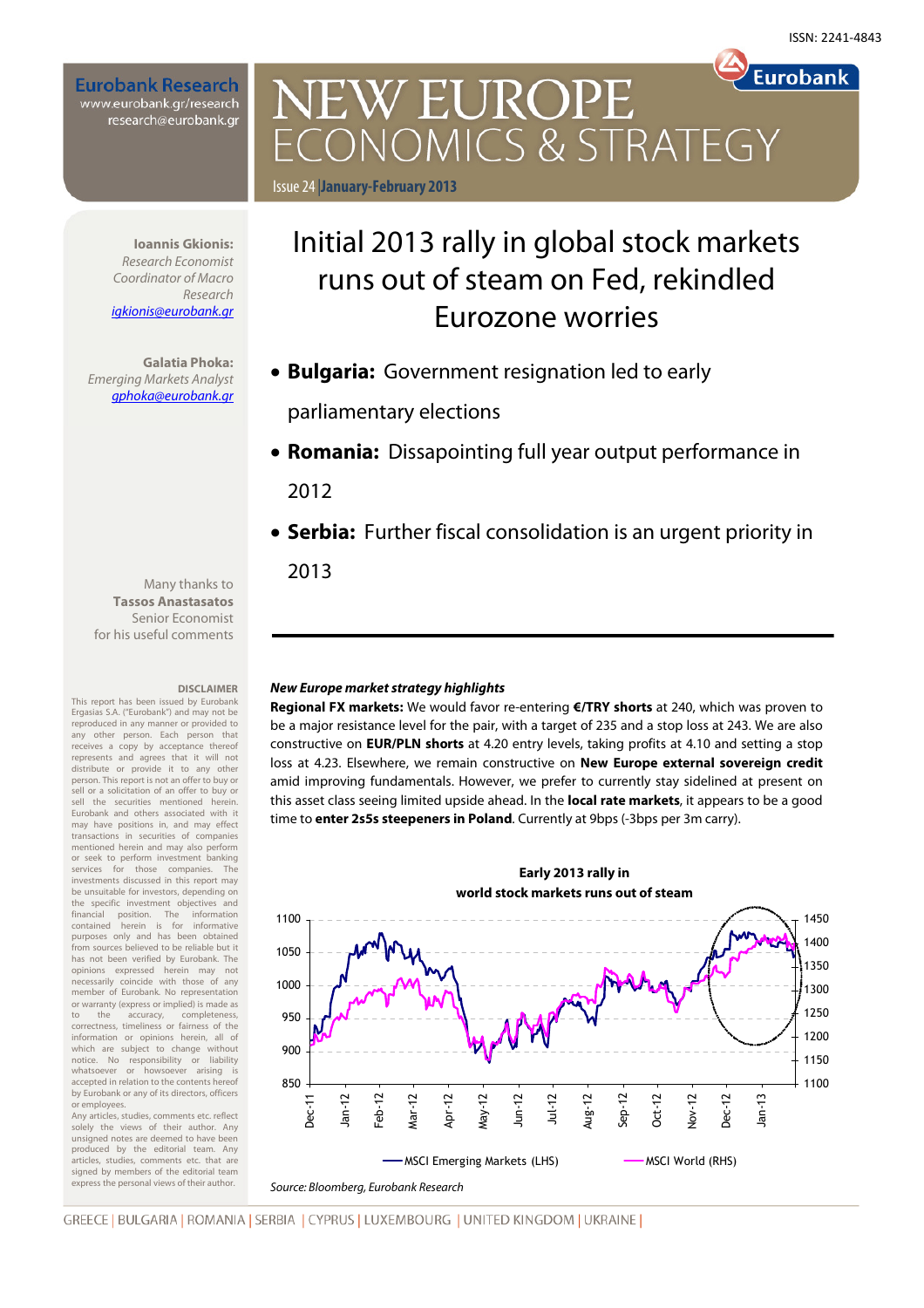

# Table of Contents

|                                           | <b>Eurobank Research Forecasts</b>                                                                                                                                              | 03             |
|-------------------------------------------|---------------------------------------------------------------------------------------------------------------------------------------------------------------------------------|----------------|
| <b>Introductory Comment</b>               |                                                                                                                                                                                 | 04             |
| I. New Europe - Markets                   |                                                                                                                                                                                 | 05             |
|                                           | II. New Europe - Country Analysis                                                                                                                                               |                |
| a. Bulgaria:<br>b. Romania:<br>c. Serbia: | Government resignation led to early parliamentary elections<br>Disappointing full year output performance in 2012<br>Further fiscal consolidation is an urgent priority in 2013 | 08<br>11<br>15 |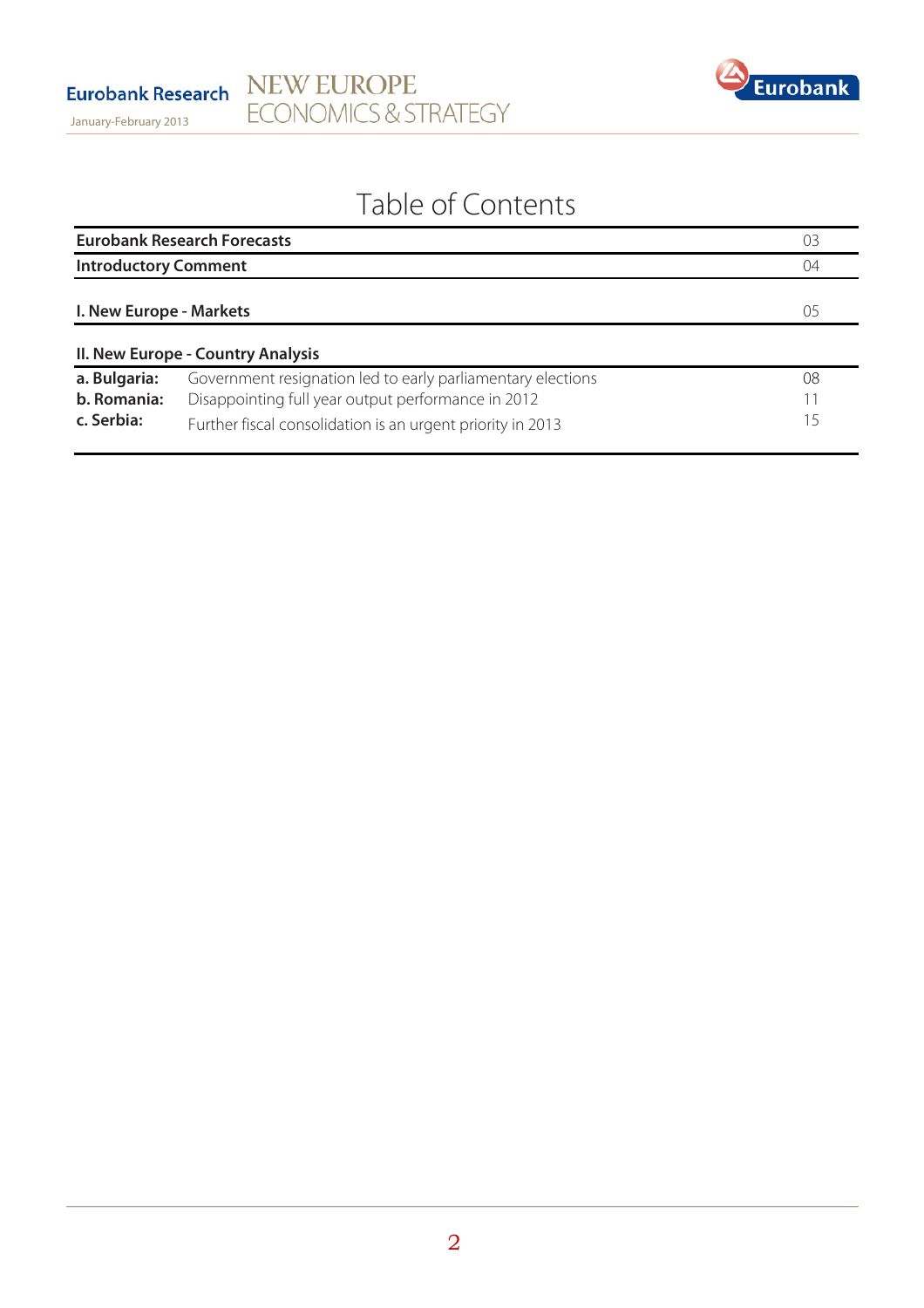

# Summary of key macroeconomic indicators Realizations and forecasts

|                   | Real GDP (yoy) |        | Consumer Prices (p.a.) |      |      | <b>Fiscal Balance (%GDP)</b> |        |        |        |
|-------------------|----------------|--------|------------------------|------|------|------------------------------|--------|--------|--------|
|                   | 2011           | 2012   | 2013                   | 2011 | 2012 | 2013                         | 2011   | 2012   | 2013   |
| <b>Bulgaria</b>   | 1.7            | 0.5    | 1.5                    | 4.2  | 3.0  | 2.5                          | $-2.0$ | $-0.4$ | $-1.5$ |
| <b>Poland</b>     | 4.3            | 1.8    | 1.2                    | 4.3  | 3.7  | 2.4                          | $-5.1$ | $-3.5$ | $-3.4$ |
| Romania           | 2.5            | 0.2    | 1.5                    | 5.8  | 3.3  | 4.1                          | $-4.2$ | $-2.5$ | $-2.0$ |
| Serbia            | 1.6            | $-2.0$ | 1.0                    | 11.2 | 7.3  | 9.0                          | $-5.0$ | $-6.6$ | $-4.0$ |
| <b>Turkey</b>     | 8.5            | 3.0    | 4.0                    | 6.4  | 8.9  | 6.5                          | $-1.4$ | $-2.0$ | $-1.8$ |
| <b>Ukraine</b>    | 5.2            | 0.2    | 0.1                    | 8.0  | 0.6  | 0.1                          | $-4.2$ | $-4.5$ | $-3.0$ |
| <b>New Europe</b> | 5.8            | 1.8    | 2.3                    | 6.0  | 5.5  | 4.2                          | $-3.3$ | $-2.9$ | $-2.5$ |

|                   | <b>Current Account (%GDP)</b> |         | Policy Rate (e.o.p.) |      |                | $FX*$ (e.o.p.) |       |       |        |
|-------------------|-------------------------------|---------|----------------------|------|----------------|----------------|-------|-------|--------|
|                   | 2011                          | 2012    | 2013                 | 2011 | 2012           | 2013           | 2011  | 2012  | 2013   |
| <b>Bulgaria</b>   | 0.3                           | $-0.7$  | $-1.5$               |      | currency board |                | 1.96  | 1.96  | 1.96   |
| <b>Poland</b>     | $-4.3$                        | $-3.6$  | $-2.7$               | 4.50 | 4.25           | 3.50           | 4.46  | 4.07  | 4.10   |
| Romania           | $-4.3$                        | $-3.8$  | $-3.8$               | 6.00 | 5.25           | 5.00           | 4.32  | 4.44  | 4.60   |
| Serbia            | $-9.5$                        | $-10.5$ | $-8.0$               | 9.75 | 11.00          | 10.50          | 106.9 | 112.3 | 115.00 |
| <b>Turkey</b>     | $-10.0$                       | $-6.2$  | $-7.0$               | 5.75 | 5.50           | 5.50           | 1.88  | 1.78  | 1.75   |
| <b>Ukraine</b>    | $-5.5$                        | $-6.5$  | $-4.0$               | 7.75 | 7.50           | 7.50           | 7.99  | 8.10  | 8.10   |
| <b>New Europe</b> | $-6.8$                        | $-5.1$  | $-4.9$               | -    |                | -              | -     | -     |        |

Source: National statistics, IMF, EC, Eurobank Research forecasts

NEW EUROPE

**ECONOMICS & STRATEGY** 

vs. EUR (TRY and UAH vs. USD)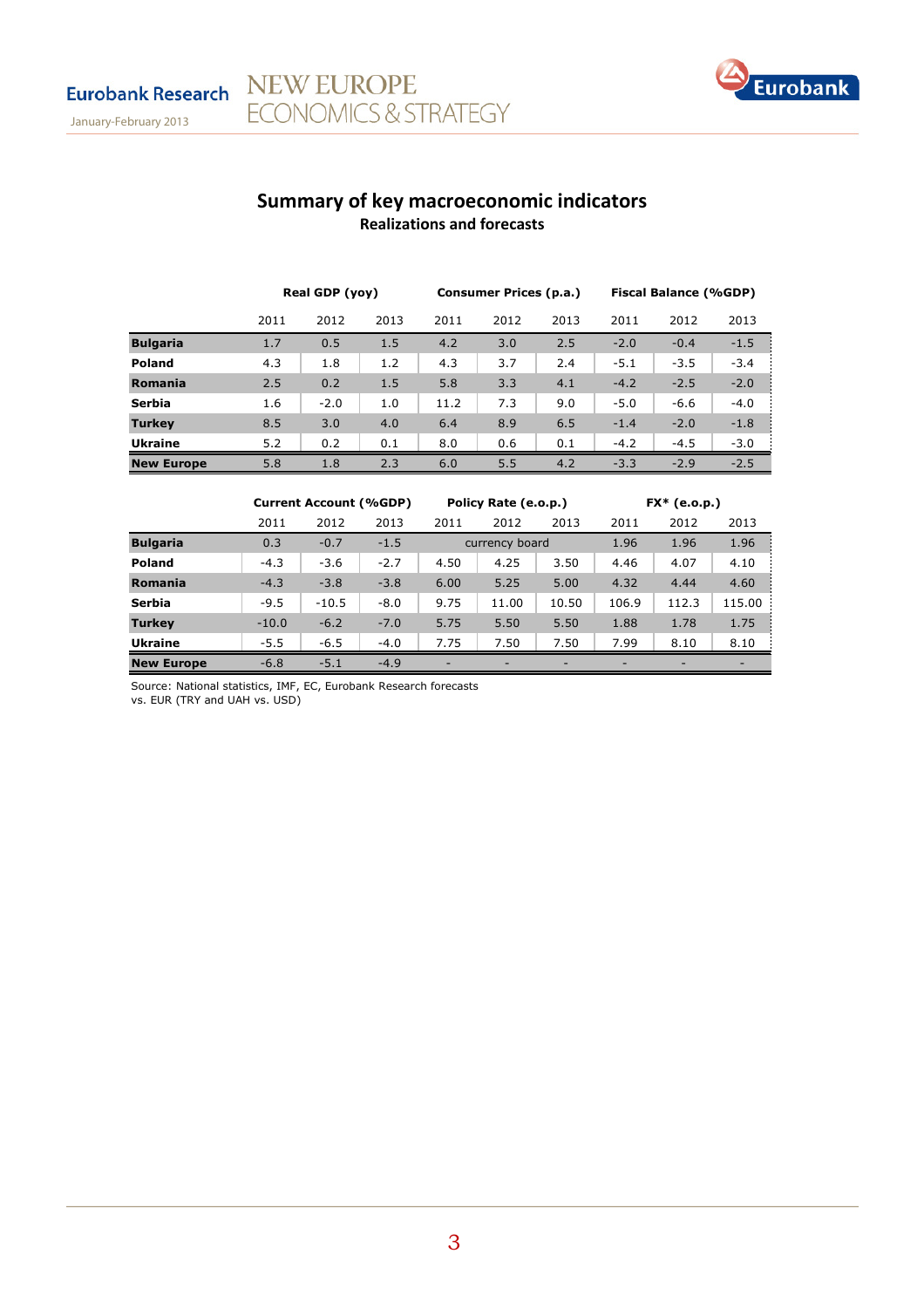

January-February 2013

#### **Dear readers,**

Growth in most emerging economies of New Europe weakened further in the fourth quarter of 2012, adding to the existing 2H weak performance. The estimates for full year growth disappoint the initial upbeat expectations as conditions in Q4 remained stagnant, both in domestic demand and in net exports. There is pressure on the export-oriented manufacturing sector due to the recession of the Euro Area. On top, domestic demand suffers from inflation, which has staged a dynamic come back on higher food and administered prices, thus eroding households' purchasing power. Credit conditions also remained weak, despite the slowdown of cross-border deleveraging in Q4. Local labor markets continue to be weak as feeble growth does not translate into meaningful job creation. Public investment, the main driver of total investment in the region, is underperforming on tight budgets and low EU funds absorption rates.

A number of domestic and external sources of pressure will most probably ease in 2013, thus the outlook for the region has improved. Fiscal and monetary policies are expected to be more growth supportive. In most cases, the pace of fiscal consolidation ought to slow down as most of the work has been completed. Inflation is expected to recede on favorable base effects and weak domestic demand. The improvement in external environment and financing conditions will allow the region to take a deep breath.

All in, we pencil a sluggish, if not modest, GDP growth trajectory in 2013 for the economies of continental South-Eastern Europe, Bulgaria, Romania and Serbia. This view remains valid provided that the main trading-partner economies in the Euro Area avoid a pronounced downturn.

#### On an individual country basis,

In **Bulgaria,** the government unexpectedly resigned on February 20<sup>th</sup>, following days of violent protests. The resignation will lead to early parliamentary elections on May 12th. The initial rallies were organized against the inflated electricity and heating bills, but soon escalated to massive protests against energy monopolies, high unemployment, low wages and low living standards. Thus it seems the outgoing government became the victim of a lackluster growth rebound in the aftermath of the financial crisis in 2008. The government had earned high marks in containing fiscal deficits and the growth of debt, but obviously the population did not see this translate immediately into higher living standards. Since the government resignation, yields and CDS spreads have spiked yet they remain significantly below precrisis levels. Thus stress in the domestic financial markets is contained despite the increased political uncertainty.

 In **Romania,** the economy returned to marginally positive growth (+0.3% yoy) in Q4-2012, thus avoiding technically a recession. Full year growth performance slowed down to 0.2% in 2012 from 2.2% in 2011. Near term growth prospects remain weak on negative

spillovers from the Euro Area sovereign debt crisis, even though fiscal and monetary policies are expected to be more supportive of growth in 2013. The medium term outlook depends on the implementation of structural reforms. The government was granted a three month extension in the current precautionary IMF agreement framework in order to take the corrective actions needed to achieve the objectives of the program and wrap up structural reforms in the area of state-owned enterprises.

Appetite for bonds remained strong in the first two months of 2013. Romanian assets have received a lot of market attention, particularly after the election results in December on improved prospects for political stability and expectations of accelerating structural reforms. The prospect of inclusion of long term government bonds in two popular emerging markets bond indices (JP Morgan and Barclays) has propelled investor interest further. The decision is expected to put Romania on the radar of portfolio flows again. This is particularly important given that nonresidents had decreased their exposure in the local market because of the escalating political crisis in the past summer and the ongoing Euroarea periphery sovereign debt crisis.

In **Serbia**, output contraction slowed to -1.5% yoy in Q4-2012 vs. - 2.5% yoy in Q3-2012, so that the full year estimate now stands at - 2% in 2012. Serbia's special characteristic is the surge in preelection spending plus inadequate fiscal consolidation measures, all of which resulted in a visible deterioration in public finances during 2012. A highly expansionary policy, followed from the previous cabinet, led to an unsustainable widening of the fiscal deficit from 2.6% of GDP in 2008 to 6.6% of projected 2012 GDP. Accordingly, the public debt to GDP ratio reached 61.5% of projected 2012 GDP, significantly above the 45% threshold of the Serbian fiscal rule. Those metrics put Serbia among the most indebted countries in the region. Fiscal consolidation now appears a challenging task, given the significant domestic and external uncertainties and risks. The eventual achievement of this year's ambitious fiscal target -3.6% of GDP – may require the implementation of additional measures.

**Gikas Hardouvelis**  Chief Economist & Director of Research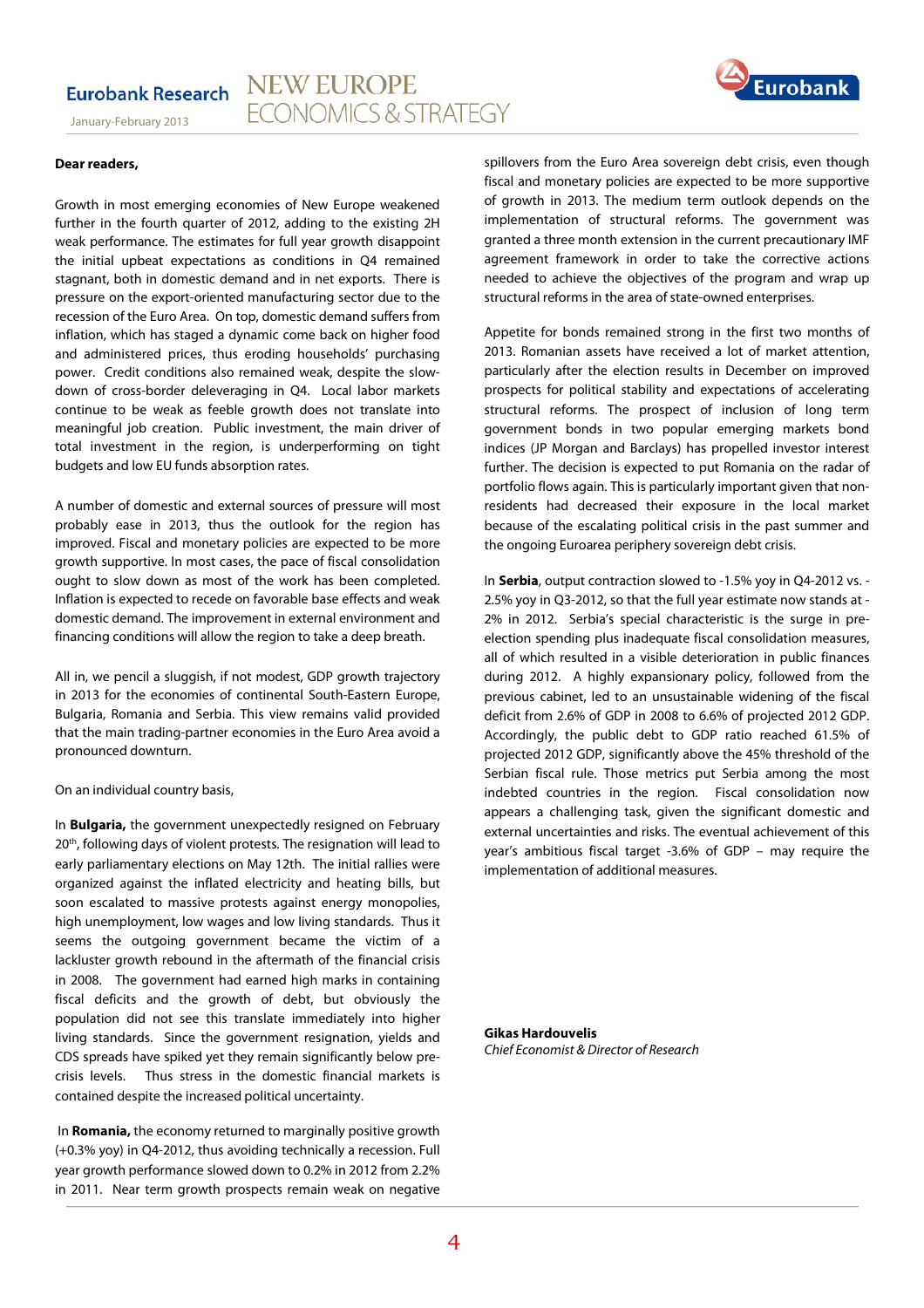

# I. New Europe – Markets

#### **Initial 2013 rally in global stock markets runs out of steam on Fed, rekindled Eurozone worries**

The early-year positive momentum in global financial markets appears to have come to a halt over the last couple of weeks. Among the main drivers of this move was an inconclusive result in Italy's February 24-25 general elections, which fanned fears about a hung parliament and potentially prolonged political uncertainty in the coming weeks. As a result, Eurozone debt crisis worries were rekindled. In addition, concerns about the Fed scaling back its monetary stimulus earlier than previously thought were spurred after the release of the January FOMC meeting minutes, which suggested that several monetary policy committee members were mulling on reducing the Bank's asset-purchasing programme sooner than expected.

Equity markets in New Europe started the year in a positive footing, moving higher in line with major global bourses over the first month or so of 2013. Notably, ultra-accommodative policies followed by major Central Banks around the world in order to support their domestic economies and bold measures adopted by EU authorities to address the euro area sovereign debt crisis have provided significant support to global stock markets over recent months. News that the US Congress approved at the beginning of the year a budget deal to avoid the so-called "fiscal cliff" of tax hikes and expenditure cuts worth some \$600bn that would otherwise come into effect in January threatening to drag the US economy into another recession, favoured investor sentiment. In addition, a flurry of better-than-anticipated data releases from the US and China, the world's two largest economies, as well as upbeat US Q4 corporate earnings results fanned market optimism about the sustainability of the global economic recovery.

Against this backdrop, the **S&P 500 index** closed below the technically important 1,500 level on February 25 for the first time in three weeks after hitting temporarily a 5-year high of 1,530points a few days earlier. On the same day, the **FTSEurofirst 300 index** ended near levels of 1,166, slightly below 1,180 points – the index's highest since Q1-2011 -- hit at the end of the prior month. In the Emerging markets universe, the **MSCI Emerging Equity index** hovered around levels of 1,055, having eased from a 1-year high of 1,083 struck on January 3. Meanwhile, the corresponding **Emerging Europe index** stood almost 6% weaker on February 25 compared to a 1-½ -year peak of 500 tested in late January. In a similar fashion, bourses in New Europe trimmed part of their earlier 2013 gains. However, most indices in the region stood in a positive territory on a year-to-date basis, with Poland's **WIG20** and Turkey's **ISE 100** posing among the main exceptions. Indicatively, the former stood 6% lower on February 26 compared to its end-2012 levels, while the latter lost ca 3% over the first two months of 2013 after hitting a short lived record high of 86,787 in late January. Looking further ahead, any potential upside in regional stock markets may be capped by revived Eurozone jitters,

escalating concerns about a potential Fed monetary stimulus withdrawal earlier than previously expected or renewed US fiscal concerns. On the flipside, a resolution of the current political dreadlock in Italy and additional signs of an economic rebound in major global economies are likely to provide support.



Source: Bloomberg, Eurobank Research

**Regional currencies** have broadly weakened over the first two months of the year amid monetary easing expectations in view of weak domestic demand dynamics, which in turn resulted from fiscal tightening and the euro area sovereign debt crisis. Easing inflation trajectories, in many cases, have also argued in favor of lower policy rates in several economies in the region. The **Romanian leu** has largely outperformed its regional peers, primarily thanks to alleviated political uncertainty in the wake of December's general elections and a halt in the Central Bank's monetary easing cycle a year ago. The latter contrasts rate-cut policies followed by most Central Banks in the region. Romania's inclusion in JP Morgan's emerging market debt index in early 2013 also favoured the leu. Notably, the **EUR/RON** hit a 1-year trough of 4.3160/EUR in mid-January, having since rebounded to levels near 4.38. On the flipside, the **Polish zloty** has fared worse than most of its regional peers on a year-to-date basis weighed down by increased monetary easing expectations over recent months. The National Bank of Poland has rendered 100bps of cumulative rate cuts since November 2012, bringing the key policy rate to 3.75% currently and reversing a 25bps hike delivered in May last year. Against this background, the **EUR/PLN** hovered near levels of 4.17 in late February, having rebounded from a 4-½-month peak of 4.21 at the end of January. A revision of the country's sovereign credit ratings outlook to positive from stable by Fitch a few sessions ago and better-than-anticipated retail and industrial production data which raised expectations for pause in the NBP's tightening cycle in March, provided some support to the Polish currency recently.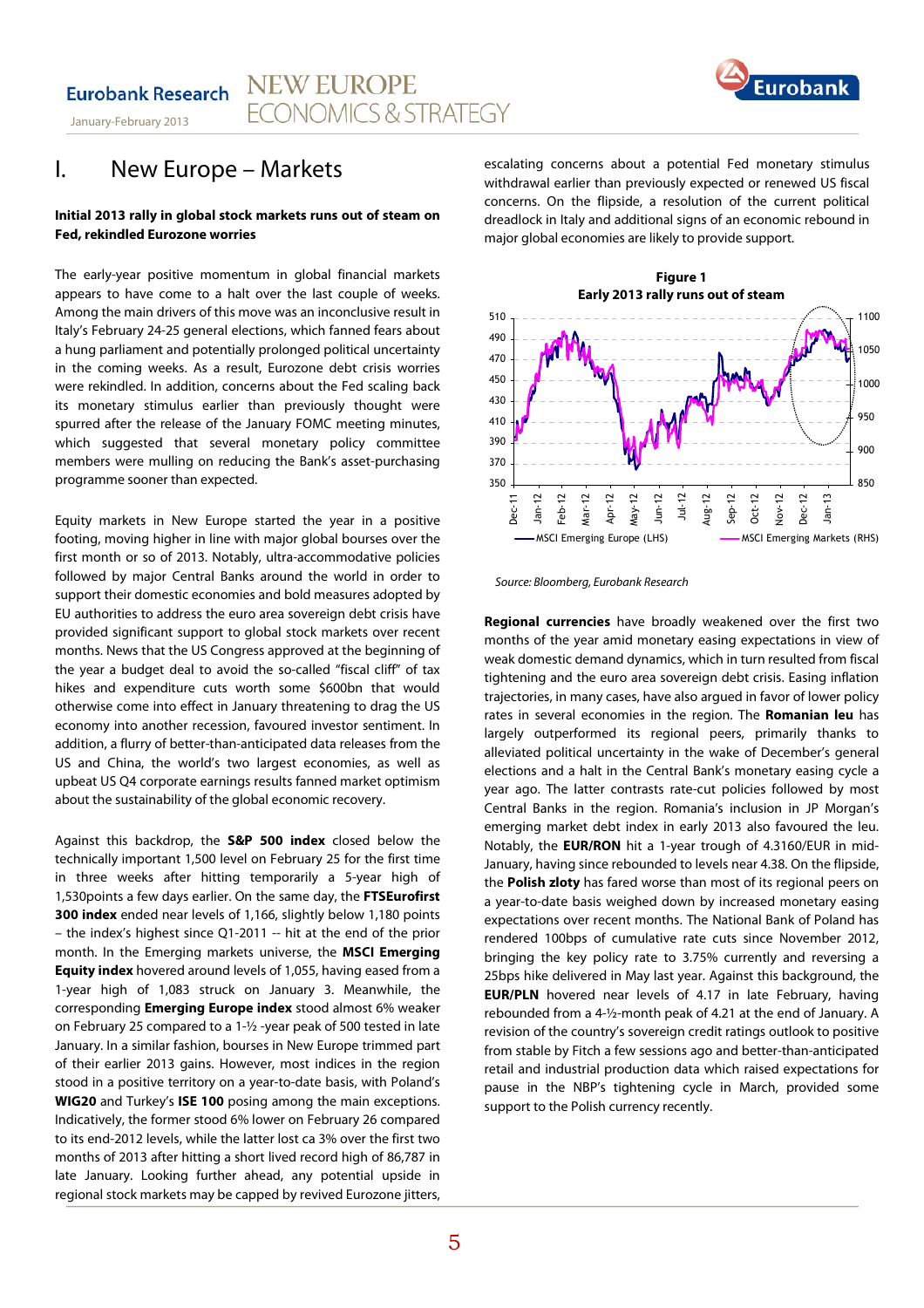## **Eurobank Research**

January-February 2013





**NEW EUROPE** 

**FCONOMICS & STRATEGY** 

Source: Bloomberg, Reuters, Eurobank Research

The recent rally in **New Europe local bond markets** staged against a background of increased monetary easing prospects, appeared to be stalling over the first two months of the year. That said, Romanian government debt has broadly outperformed the region, with 5- and 10-year benchmark bond yields easing to record lows in January. The December general election result, which soothed concerns about potentially prolonged political instability, and the country's debt inclusion in the JP Morgan emerging market debt index are the main drivers behind the rally in Romanian government bonds. Meanwhile, **Turkish government bonds** have also fared better than most of their New Europe peers, primarily thanks to comparably better fundamentals, expectations for gradual credit rating upgrades to investment grade, following such a move by Fitch in November last year, and in view of Central Bank monetary easing. On the other hand, **Polish government paper**  has underperformed regional peers amid increased expectations about a potential near-term halt in the Central Bank's monetary easing cycle.

**In the external debt space,** sovereign CDS spreads in New Europe broadly widened in recent weeks with their recent rally running out of steam. **Bulgarian 5-year CDS spreads** spiked to a 4-month peak near 140bps in late February**,** in view of rising concerns about the domestic political landscape after the government collapsed earlier in February. Elsewhere, the corresponding **Turkish spread** rose above 145bps on the same day, its highest level since November 2012, while **Romania's** stood near 220bps, not far from a 4-½-year low of 179bps hit on January 24.

**Figure 3 Recent rally in local debt markets runs out of steam**  (YTD change in 10-year bond yields, unless indicated)



Source: Bloomberg, Reuters, Eurobank Research





Source: Bloomberg, Eurobank Research

#### **Strategy - Emerging New Europe Markets**

**Regional FX markets:** Our previous recommendation for **EUR/RSD shorts** at levels near 115, targeting 110 and stops at 116.5 did not hit the entry level we suggested. For the time being we prefer to stay sidelined on this trade as the pair has already rallied significantly towards our recommended target. Elsewhere, our earlier **short €/TRY** idea at levels of 240 hit the 235 target on February 28. We would favor re-entering the same position at 240, which was proven to be a major resistance level for the pair, with the same target (235) and stop loss at 243. From a technical and stronger Polish fundamentals standpoint, we are also constructive on **EUR/PLN shorts** at 4.20 entry levels, taking profits at 4.10 and setting a stop loss at 4.23.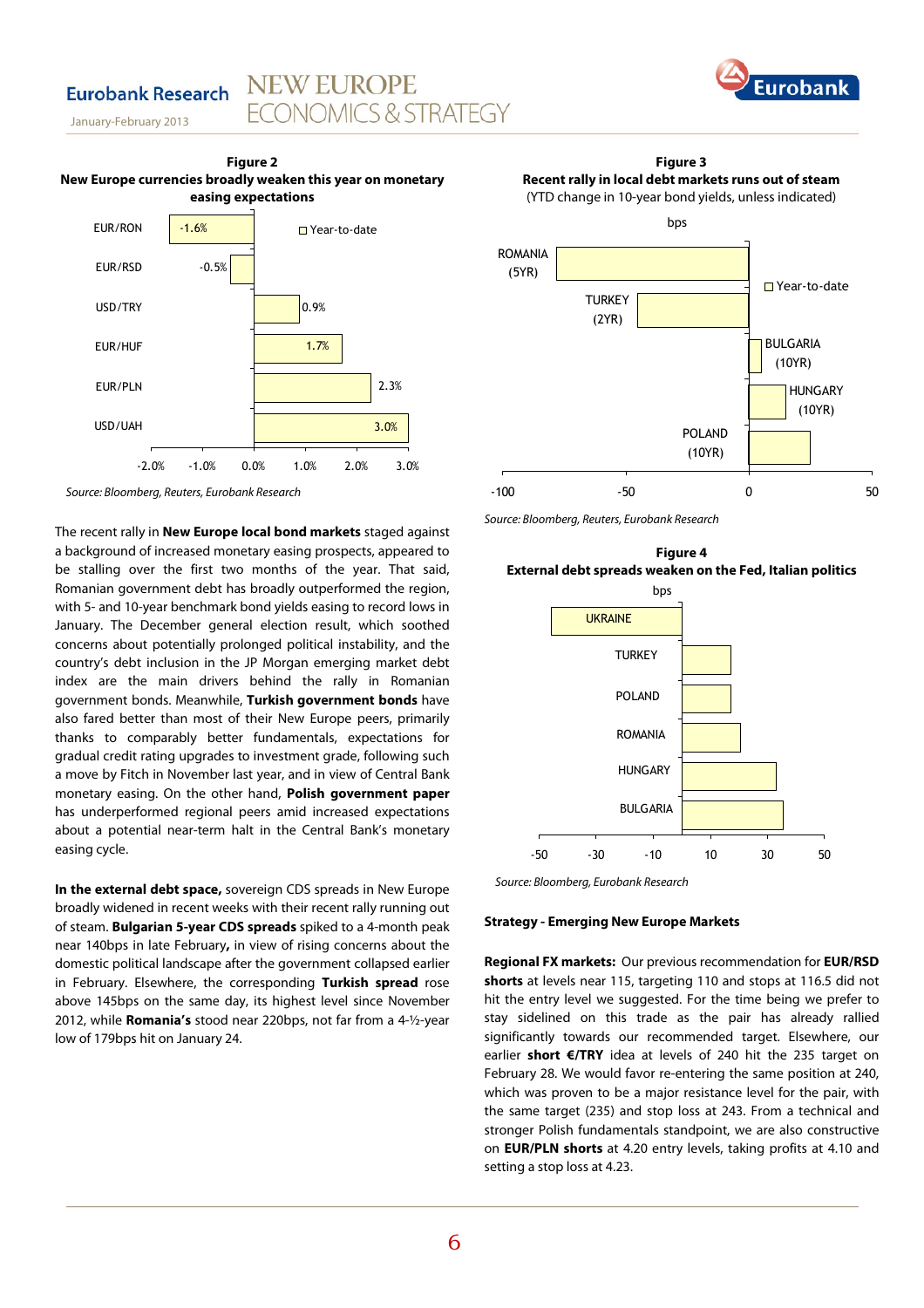

Elsewhere, we remain constructive on **New Europe external sovereign credit** amid improving fundamentals. However, we prefer to currently stay sidelined at present on this asset class seeing limited upside as the recent rally in sovereign credit markets appears to have been overdone.

In the **local rate markets**, it appears to be a good time to **enter**  2s5s steepeners in Poland. Currently at 9bps (-3bps per 3m carry). The 2vs5 segment is very flat whereas the 5vs10 is 28bps steep, close to the 4 year high at 38bps, giving further signals of 5years underperforming. MPC members have signaled a possible pause in the easing cycle but difficult current macroeconomic conditions and a still weak Eurozone economy could lead to further easing before H2 2013.

**Written by** 

**Galatia Phoka Emerging Markets Analyst**

**Special thanks to:** Christos Pnevmatikatos, Maria Katrantzi, Stavros Daliakopoulos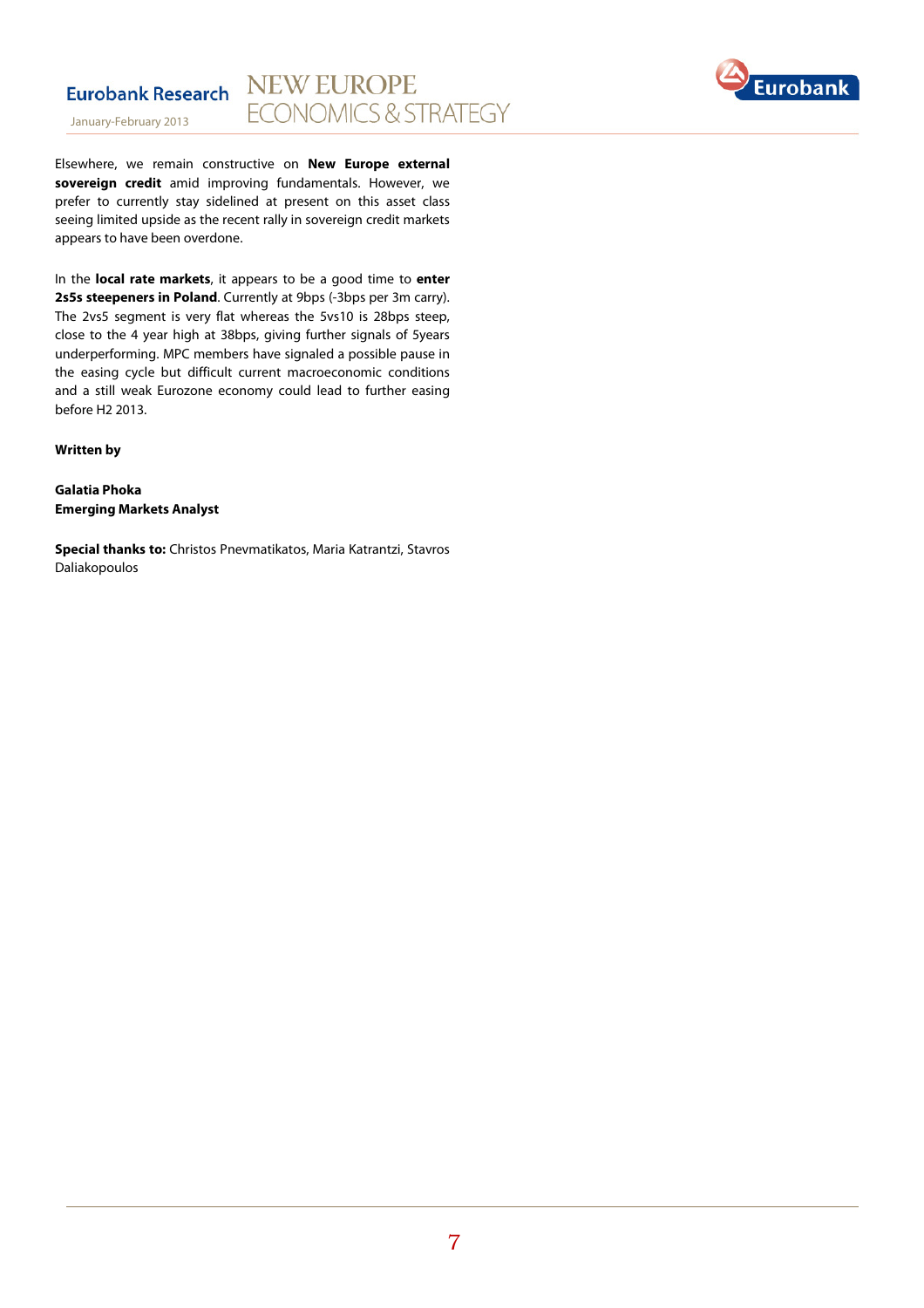

# II. New Europe – Country Analysis: **Bulgaria**

Government resignation led to early parliamentary elections

- The government led by Prime Minister Borisov unexpectedly resigned after days of violent protests against energy monopolies, high unemployment and low living standards
- After many years, fiscal policy will become more supportive of growth in an election year 2013 on higher minimum wages and pensions
- Although political uncertainty has increased, stress in the domestic financial markets is contained at low levels

### **The unexpected resignation of the government in Bulgaria leads to early parliamentary elections most probably on May 12th .**

On February 20th, the Bulgarian government led by Prime Minister Borisov unexpectedly resigned. The resignation came after days of violent protests in the streets of the main cities in Bulgaria. The rallies originally organized against the inflated electricity and heating bills, escalated to massive protests against energy monopolies, high unemployment, low wages and living standards.

On February 18th, the outgoing Prime Minister replaced the Minister of Finance who was considered to be the architect of the economic policy followed. At the same time, Mr. Borisov called for the revoke of the electricity distribution license of one of the utilities (CEZ) and the decline of electricity prices by 8% in next March. Neither the resignation of the Minister of Finance, Mr. Djankov, nor pledges to cut electricity prices was enough to defuse discontent. On Feb21th, the parliament accepted the resignation with a majority of 209 members, five were against and one abstained.

In line with the constitution, the President of the Republic, Mr. Rosen Plevneliev held consultations with the leaders of the parties to form a new government cabinet until parliamentary elections in next July. However, it was cleared out that the ruling party-GERB (117 seats out of 240) and most probably any other opposition party-the Bulgarian Socialist Party (BSP) or the Ethnic Turkish Movement for Rights and Freedoms (MRF) would not participate in the formation of such a new cabinet. In that case, the President will have to appoint a caretaker government and then with one single decree adjourn the parliament and schedule the next general elections. In that respect, early parliamentary elections will be held on May 5<sup>th</sup> instead of July.

| <b>Bulgaria: Eurobank EFG Forecasts</b>                                |                        |                          |                      |                   |  |  |
|------------------------------------------------------------------------|------------------------|--------------------------|----------------------|-------------------|--|--|
| Real GDP (yoy%)                                                        | 2010<br>0.4            | 2011<br>1.7              | 2012<br>0.5          | 2013f<br>1.5      |  |  |
| <b>Final Consumption</b><br>Gross Capital Formation (Fixed)<br>Exports | 0.5<br>$-18.3$<br>14.7 | $-0.3$<br>$-9.7$<br>12.8 | 2.5<br>$-1.5$<br>2.2 | 3.0<br>3.5<br>3.5 |  |  |
| Imports                                                                | 2.4                    | 8.5                      | 3.0                  | 5.0               |  |  |
| Inflation (yoy%)                                                       |                        |                          |                      |                   |  |  |
| CPI (annual average)<br>CPI (end of period)                            | 2.4<br>4.5             | 4.2<br>2.8               | 3.0<br>4.2           | 2.5<br>2.8        |  |  |
| Fiscal Accounts (%GDP) - Cash Basis                                    |                        |                          |                      |                   |  |  |
| General Government Balance<br>Gross Public Debt                        | $-4.0$<br>16.7         | $-2.0$<br>17.0           | $-0.5$<br>19.0       | $-1.5$<br>17.0    |  |  |
| Primary Balance                                                        | $-3.3$                 | $-1.2$                   | 0.3                  | $-0.5$            |  |  |
| <b>Labor Statistics - National Definitions</b>                         |                        |                          |                      |                   |  |  |
| Unemployment Rate (registered, %)<br>Wage Growth (total economy)       | 9.2<br>6.4             | 10.4<br>9.1              | 11.4<br>8.5          | 11.5<br>7.5       |  |  |
| <b>External Accounts</b>                                               |                        |                          |                      |                   |  |  |
| Current Account (% GDP)<br>Net FDI (EUR bn)                            | $-1.0$<br>1.0          | 0.3<br>1.7               | $-0.7$<br>1.4        | $-1.5$<br>1.5     |  |  |
| FDI / Current Account (%)                                              | 275.3                  | Na                       | 522.0                | 245.0             |  |  |
| FX Reserves (EUR bn)                                                   | 13.0                   | 13.4                     | 15.5                 | 14.5              |  |  |
| <b>Domestic Credit</b>                                                 | 2009                   | 2010                     | 2011                 | <b>Q312</b>       |  |  |
| Total Credit (%GDP)<br>Credit to Enterprises (%GDP)                    | 76.8<br>47.9           | 76.4<br>48.2             | 74.5<br>48.0         | 75.4<br>49.5      |  |  |
| Credit to Households (%GDP)                                            | 27.3                   | 26.4                     | 24.6                 | 24.2              |  |  |
| FX Credit/Total Credit (%)                                             | 58.6                   | 61.3                     | 63.7                 | 64.3              |  |  |
| Private Sector Credit (yoy)<br>Loans to Deposits (%)                   | 4.5<br>120.0           | 2.1<br>112.9             | 3.9<br>104.0         | 4.0<br>100.1      |  |  |
| <b>Financial Markets</b>                                               | Current                | 3M                       | 6М                   | 12M               |  |  |
| Policy Rate<br>EUR/BGN                                                 | 1.96                   | Currency Board<br>1.96   | 1.96                 | 1.96              |  |  |

Source: National Sources, Eurostat, IMF, Eurobank Research

Overall, the Bulgarian government was a victim of the lackluster growth rebound in the aftermath of the financial crisis in 2008. The debt profile and fiscal fundamentals put Bulgaria among the few bright spots in EU-27. Yet, the prudent fiscal policy followed did not put enough emphasis on growth. The feeble growth did not translate into meaningful employment growth. As a result unemployment (ILO methodology) stood at 12.4% in Q4-2012 compared to 11.4% in Q4-2011, close to historic highs despite the improvement in economic conditions.

Looking ahead, the most probable scenario is for a coalition government to be formed after the parliamentary elections. According to the most recent polls, the ruling party GERB has lost a sizeable percentage points lead in the recent months. However,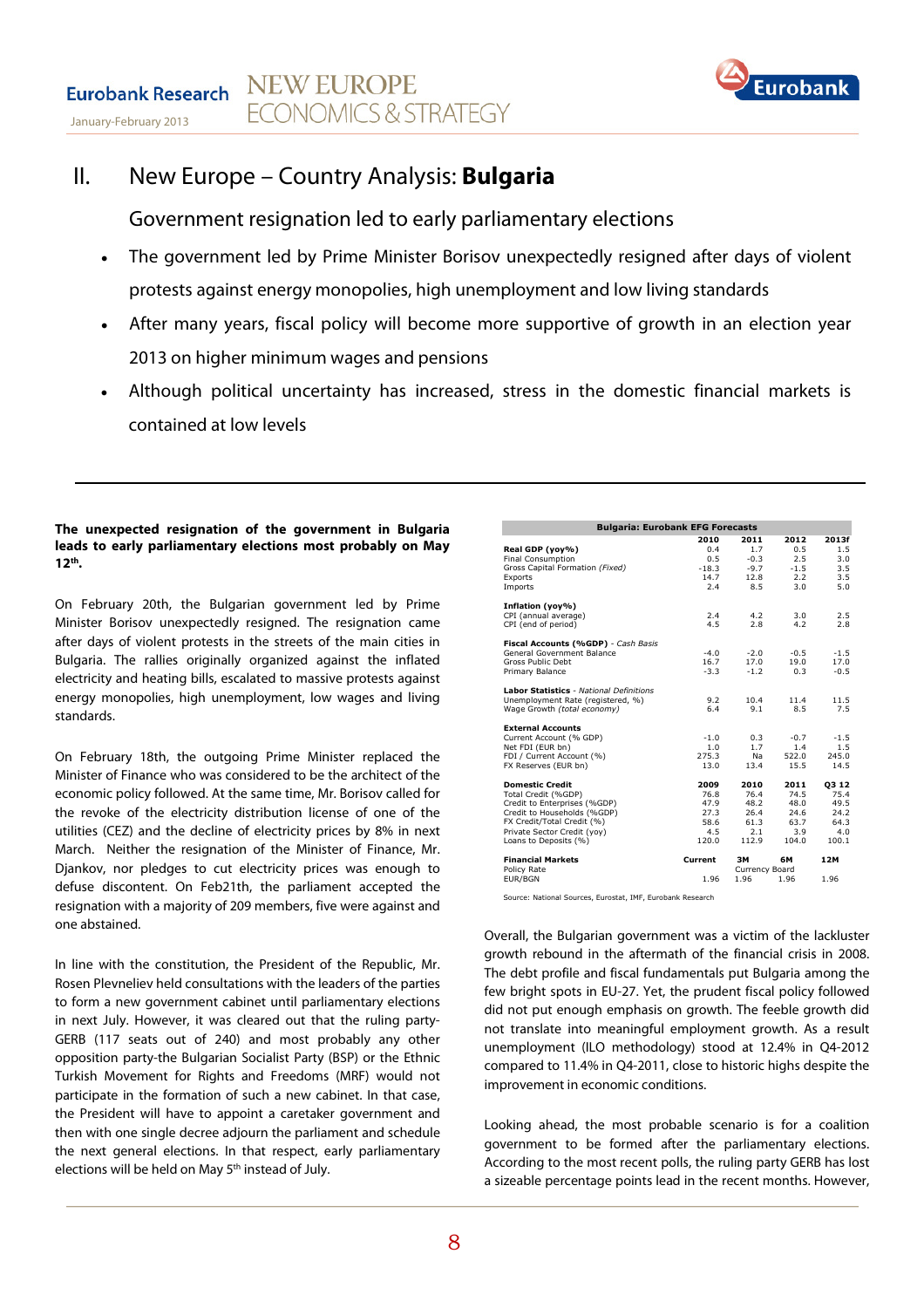



it still maintains a slim advantage over its main rival BSP. However, if polls results are reflected in the final election results, no party will be able to gain absolute majority of the parliament seats to form a government. Both parties popularity stand around 20-25%, which is far below their previous election results. That leaves enough space for other parties to collect enough seats to participate in the next government. Other parties that will most probably collect at least the minimum 4% of the total vote to enter the parliament include the MRF and the former EU commissioner Kuneva's Bulgaria for the Citizens and the Blue Coalition.

#### **Strong budget execution on the expenditure side resulted in outperformance of the full-year deficit target of 2012**

The budget execution data reveals that the full-year deficit target of 2012 was outperformed. The general government deficit (cash basis) declined by 78% yoy to BGN 350mn. According to the Ministry of Finance, the full-year general government deficit in both cash basis and ESA terms is estimated to have outperformed the initial budget target of 1.4%-of-GDP, declining to 0.45%-ofprojected GDP in 2012, against 2% of GDP in 2011 and down from 4%-of-GDP in 2010.

Budget revenues improved in 2012, albeit remaining below their pre-crisis levels. Total proceeds expanded by 8.2% yoy, to BGN 27.4 bn, assisted by improved tax collection and higher domestic inflation in the second half of the year. The direct connection of companies with the National Revenue Agency (NRA) through an integrated system helped in better VAT tax collection. However, total revenues still lagged behind a corresponding full-year budget target of BGN 28.7 bn. As a percentage of projected GDP, total revenues reached 35.4%, up from 33.7% in 2011. Delving into the revenue side, stronger indirect taxes (+6.8% yoy) boosted tax revenues by 4.5% yoy. Revenue from VAT and excise duties expanded by 6.9% yoy and 5.5% yoy respectively, while custom duties declined by 9.8% yoy. In contrast, direct taxes were up by only 2.7% yoy which reflects the weak labor market conditions. In a similar vein, social security contributions rose by 1.5% yoy.

On the expenditure side, total budget outlays in 2012 grew by 3.2% yoy to BGN 27.8bn, remaining well below the corresponding full-year budget target of BGN 28.9bn. As a percentage of projected GDP, total expenditures reached 31.4%, down from 31.5% in the same period a year earlier. The most important components of budgetary expenditure, i.e., public wages and pensions, remained broadly flat in nominal terms for a third year in a row, while in ppt-of-GDP terms they amounted to 5.3% and 15.3%, respectively from 5.4% and 15.1% in 2011.

More importantly, the under-execution of the public investment program facilitated the observed restraint in budgetary expenditure. Only 70% of targeted full-year capital expenditure materialized in 2012 (BGN 3.67bn vs. BGN 5.25bn planned in the budget). In ppt-of-GDP terms, public investment expenditure in 2012 amounted to 4.7%-of-GDP compared to 4.1%-of-GDP in the same period a year earlier.

### **The debt profile and fiscal fundamentals put Bulgaria among the few bright spots in EU-27. Standard & Poors affirmed the investment grade rating of Bulgaria.**

Bulgaria's full-year deficit compares favorably with the corresponding EU-27 average for 2012 (3.3%-of-GDP as per the European Commission's autumn 2012 Forecasts). Furthermore, the country's public debt is estimated to have reached ca 19.1% of-GDP in November 2012, the second lowest ratio in the EU in 2011 behind Estonia (Figure 1). After the repayment of the Eurobond (€878 mn to retire the bond placed in 2002) maturing on January 10th and the prepayment of USD 45mn of the bond which matures in 2015, the debt to GDP ratio dropped to 14.75% in January2013. The repayment was financed with the proceeds from the 5 year €950mn Eurobond issued in last July. The debt repayment was accommodated with BGN 1.7bn from fiscal reserve, which dropped further to BGN 4.3bn in the end of January (below the BGN 4.5bn threshold) vs. BGN 7bn in the beginning of 2013.





Source: National Statistics, IMF World Economic Outlook, Eurobank Research

All in all, the latest budget execution data reinforce our long-held views about the soundness of Bulgaria's fiscal position and the strong track record and consistency of policymaking. This strong track record of fiscal prudence, the low deficit and debt stock is acknowledged by rating agencies so that Bulgaria never lost its investment grade status in the post Lehman period. In late December, Standard & Poors affirmed Bulgaria's credit rating at BBB/A-2.

Although political uncertainty has increased, stress in the domestic financial markets is contained at low levels. In fact, the yield to maturity of the 10Y government bond was on a strong declining trajectory after past July. Bulgarian assets have benefited from the overall easing of financial conditions in the region. The yield stood little below 3% in early February 2013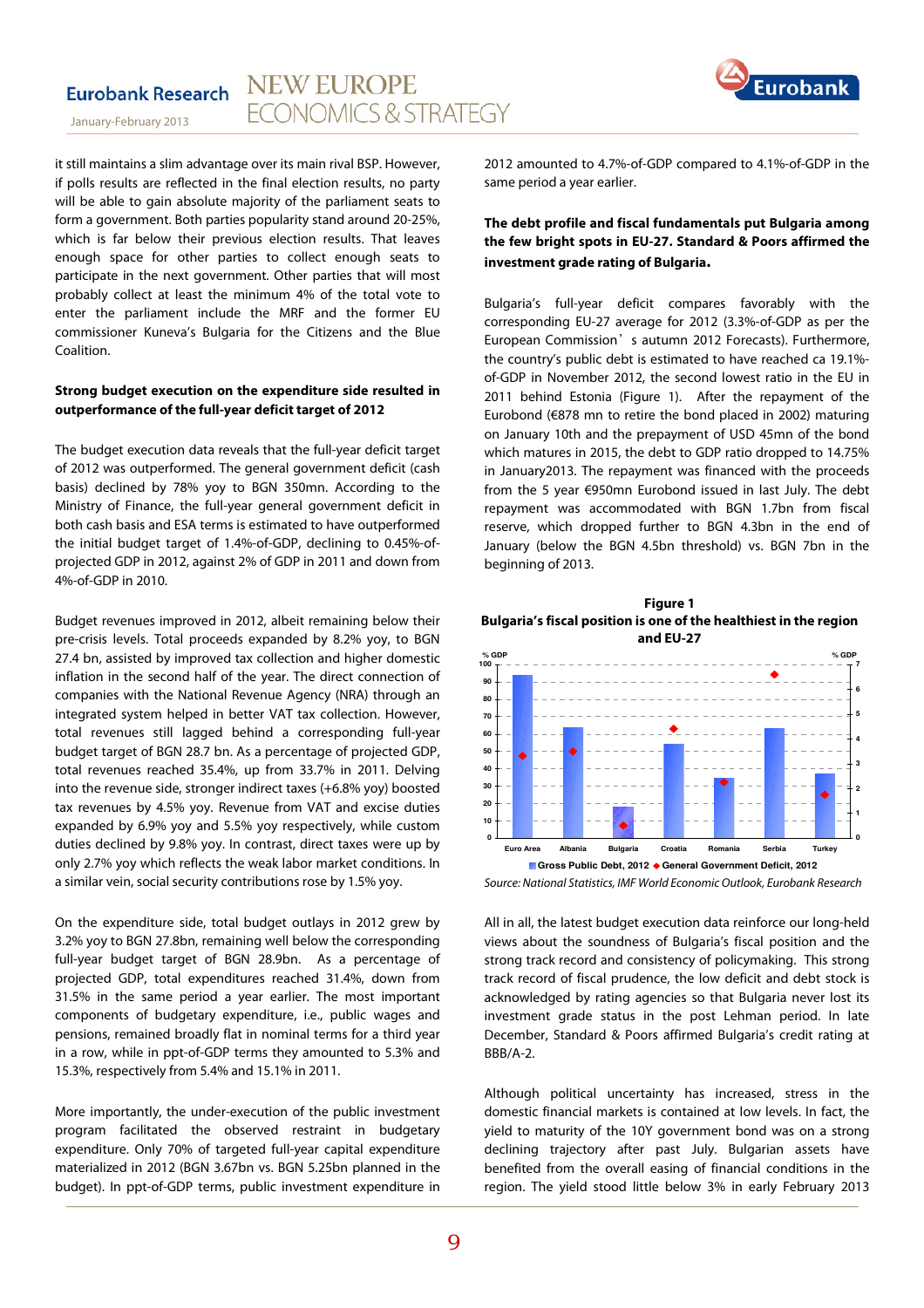

January-February 2013

compared to 5.3% in the beginning of 2012. In the aftermath of the political turmoil, the yield spiked to 3.5% in the end of February. Similarly 5Y-CDS spreads spiked to 135bps in late February compared to multi year low at 88bps in early 2013 (Figure 2, 3).

**Figure 2** 



**Jan-06 Jul-06 Jan-07 Jul-07 Jan-08 Jul-08 Jan-09 Jul-09 Jan-10 Jul-10 Jan-11 Jul-11 Jan-12 Jul-12 Jan-13** Source: Ecowin Reuters, Eurobank Research





#### **Fiscal policy set to become more supportive of growth in 2013 driven by increases in pensions, minimum wage and preelection spending**

Looking ahead, the budget targets for the first time after many years a small increase in the fiscal deficit, more specifically a widening of the consolidated government deficit (on a cash basis) from 0.45% of GDP in 2012 to 1.3% in 2013. The revenues' target is set at 30.6bn Leva (37.5% of projected GDP,) increased by 11.4% compared to the realization in 2012. On the expenditures side, the target is set at 31.7 bn Leva (38.9% of projected GDP) increased by 14% compared to the realization in 2012.

In our view, there are significant downside risks to the implementation of this year's budget. In principle, the fiscal target will be harder to attain given that the next parliamentary elections are scheduled for mid 2013. Although provisions for increased discretionary spending have already been made, the government will have a hard task resisting pressures from individual social and professional groups. In any case, even if some fiscal slippage materializes, our base case scenario is built upon the assumption that the fiscal deficit will remain well contained below the 3% of GDP Maastricht threshold.

On the revenues side, the budget assumes that consolidated government revenues will increase by 2% of GDP. Improved EU funds absorption accounts for 80% of that increase which looks overly demanding, if not optimistic. From that point of view, EU transfer receipts ought to increase by 64% to reach 4.5% of GDP in 2013 vs. 2.9% in 2012.

The rest of the increase in revenues -0.4% of GDP- ought to come from the national budget revenues, which appears more feasible. To accommodate that purpose, the national budget provides for realistic, yet limited, revenue raising initiatives. Namely, the budget provides for the imposition of a 10% flat tax on interest earned from bank deposits. Until now, Bulgaria was the only EU country in which no tax was levied on deposits. In principle, that ought to generate BGN 120mn of additional revenue or 0.2% of GDP. The hike in excise taxes of gas and kerosene (from BGN 630 to BGN 645 per 1000l) and the 10% rise in the minimum social security contributions income threshold to capture shadow economy will be utilized to achieve the rest. The budget provides for no other change in taxation rates. As a result, the personal income tax and corporate tax rates are maintained at 10%, one of the lowest in the EU and VAT tax at 20%. The scope for better tax collection is limited in the short-term given that the interconnection of enterprises with the NRA has largely been completed.

On the other hand, the budget provides for an increase in minimum wages, pensions, public wages of some categories of civil servants and discretionary current spending. Firstly, the minimum wage has already increased from BGN 290 to BGN 310- 6.8% rise-since January  $1<sup>st</sup>$ , measure which applies for both the private and the public sector. Pensions will increase on average by 9.3% effective April 1st. The budget does not provide for any broad based increases of public wages. However, increases within individual categories of civil servants will take place within the budget framework of each ministry. As an illustration of this policy, the wages of teachers and military personnel are projected to increase by 11% and 7% respectively.

**Written by Ioannis Gkionis Research Economist Coordinator of Macro Research**  igkionis@eurobank.gr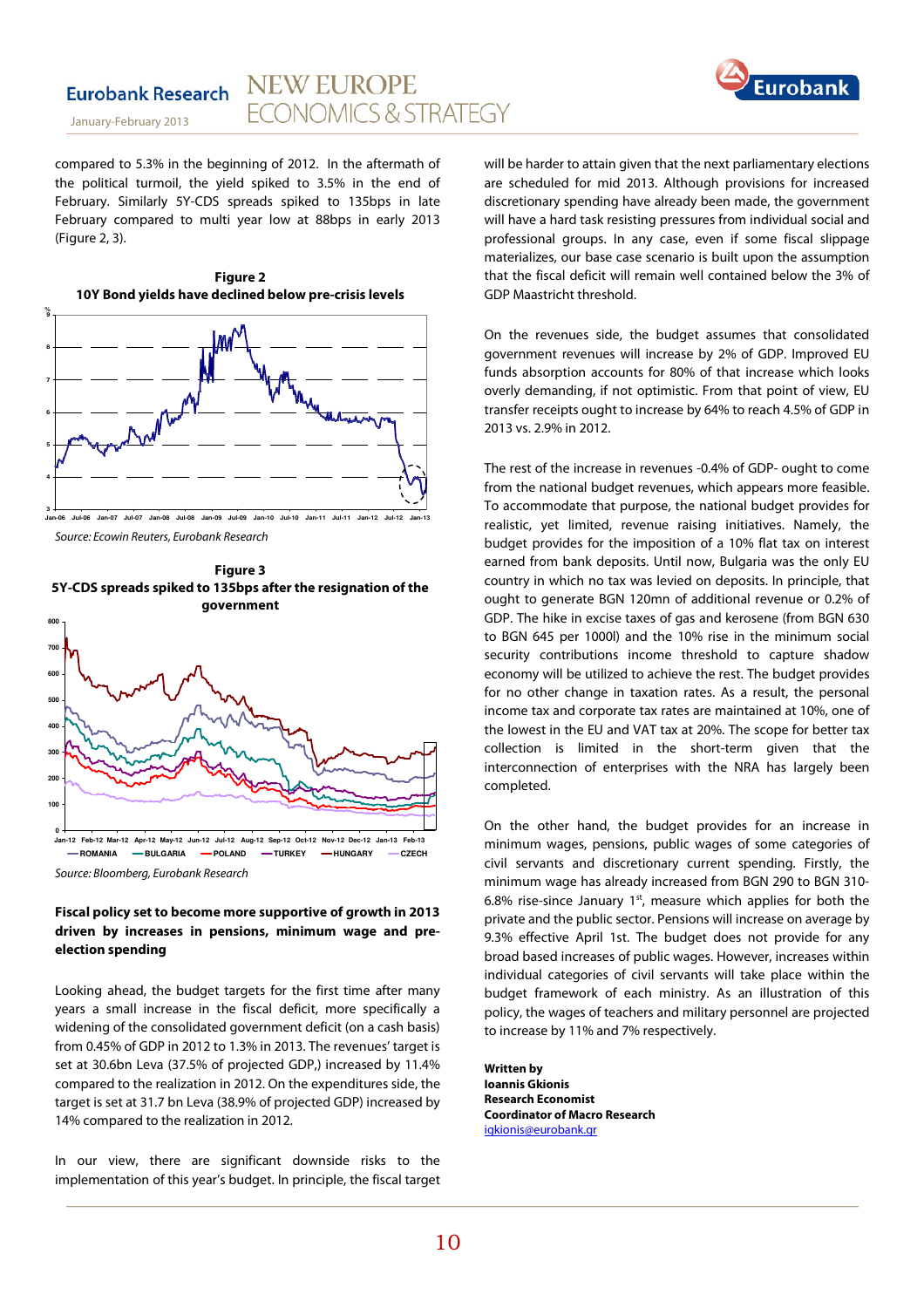

# II. New Europe – Country Analysis: **Romania**

Disappointing full year output performance in 2012

- Full year growth performance disappointed: GDP came at 0.2% yoy in 2012 vs. 2.2% yoy in 2011
- The non-residents' risk appetite for Romanian assets remained strong in Jan-Feb 2013
- The Romanian government was granted a three month extension in the current precautionary IMF agreement framework in order to take corrective action needed to achieve the objectives of the program and wrap up structural reforms in the area of stateowned enterprises

### **The economy returned to marginally positive growth in Q4- 2012. Full year growth performance slowed down to 0.2% in 2012 vs. 2.2% in 2011**

According to the flash estimate, output growth returned to marginally positive territory in Q4 2012. GDP expanded by +0.2% qoq/+0.3% yoy in the last quarter, up from -0.4% qoq/-0.5% yoy in Q3-2012. The reading was still above that of Euroarea, which was gripped in recession in Q4 (Figure 1). Full year GDP growth slowed down to a mere 0.2% yoy in 2012 down from 2.2% yoy in 2011. After registering moderate growth in the 1H, downside risks to growth prevailed in the 2H-2012. The revised real GDP growth came at -0.5% yoy in Q3 (marginally revised upwards from -0.6% yoy previously) on severe negative contribution from agriculture and external environment headwinds from the Euroarea sovereign debt crisis (70% of total exports head to EU-27).

Although the detailed break down is still not available, growth was largely driven by anemic domestic demand dynamics. Domestic demand displayed feeble improvement in Q4 after the slump recorded in Q3. Despite the negative surprise in December (-3.2% mom/-2.3% yoy), retail sales in volume terms (seasonally adjusted) were still up by 0.2% yoy in Q4. The improvement trend in retail trade consumer confidence and economic sentiment indicators in the run up to the holiday season gave the picture of a further boost to retail activity. On the other hand, construction confidence was on a visible downward trend in the 2H (Figure 2).

After a short-lived improvement in November (+5.1% mom/-1.5% yoy), construction activity plunged by -2.8% mom/-9.5% yoy in December. In the post-crisis period, construction activity derives support from non-residential building activity and civil engineering. Those areas are more or less tied to capital budget

| <b>Romania: Eurobank EFG Forecasts</b>   |         |        |        |        |  |  |  |
|------------------------------------------|---------|--------|--------|--------|--|--|--|
|                                          | 2010    | 2011   | 2012   | 2013f  |  |  |  |
| Real GDP (yoy%)                          | $-1.6$  | 2.5    | 0.2    | 1.5    |  |  |  |
| Consumption                              | $-1.3$  | 0.4    | $-0.2$ | 1.2    |  |  |  |
| Investment                               | $-2.1$  | 2.6    | 7.5    | 4.5    |  |  |  |
| Exports                                  | 14.0    | 11.7   | $-3.5$ | 1.5    |  |  |  |
| Imports                                  | 11.9    | 11.2   | $-1.5$ | 2.5    |  |  |  |
| Inflation (yoy%)                         |         |        |        |        |  |  |  |
| CPI (annual average)                     | 6.1     | 5.8    | 3.3    | 4.1    |  |  |  |
| CPI (end of period)                      | 8.0     | 3.1    | 4.5    | 3.5    |  |  |  |
| Fiscal Accounts (%GDP, Cash Basis)       |         |        |        |        |  |  |  |
| General Government Balance               | $-6.4$  | $-4.2$ | $-2.5$ | $-2.0$ |  |  |  |
| Gross Public Debt (including quarantees) | 31.2    | 33.0   | 34.6   | 34.5   |  |  |  |
| Labor Statistics (annual avg,%)          |         |        |        |        |  |  |  |
| Unemployment Rate (% of labor force)     | 7.3     | 7.4    | 7.2    | 7.0    |  |  |  |
| Wage Growth (total economy)              | 3.1     | 4.1    | 5.0    | 5.0    |  |  |  |
| <b>External Accounts</b>                 |         |        |        |        |  |  |  |
| Current Account (%GDP)                   | $-4.4$  | $-4.3$ | $-3.8$ | $-3.8$ |  |  |  |
| Net FDI (EUR bn)                         | 2.2     | 1.9    | 1.6    | 2.0    |  |  |  |
| FDI / Current Account (%)                | 40.5    | 31.7   | 30.0   | 36.8   |  |  |  |
| FX Reserves (EUR bn)                     | 36.0    | 37.3   | 35.4   | 33.0   |  |  |  |
| Domestic Credit (end of period)          | 2009    | 2010   | 2011   | 03 12  |  |  |  |
| Total Credit (%GDP)                      | 49.2    | 51.8   | 50.8   | 51.5   |  |  |  |
| Credit to Enterprises (%GDP)             | 19.2    | 20.0   | 19.9   | 20.3   |  |  |  |
| Credit to Households (%GDP)              | 20.0    | 19.5   | 18.0   | 17.7   |  |  |  |
| FX Credit/Total Credit (%, private)      | 60.1    | 63.0   | 63.4   | 63.3   |  |  |  |
| Private Sector Credit (yoy)              | 0.9     | 4.7    | 6.6    | 4.2    |  |  |  |
| Loans to Deposits (%)                    | 130.6   | 137.7  | 142.5  | 139.3  |  |  |  |
| <b>Financial Markets</b>                 | Current | ЗΜ     | 6М     | 12M    |  |  |  |
| Policy Rate                              | 5.25    | 5.25   | 5.00   | 5.00   |  |  |  |
| EUR/RON                                  | 4.50    | 4.55   | 4.55   | 4.60   |  |  |  |

Source: National Sources, Eurostat, IMF, Eurobank Research & Forecasting

expenditures on behalf of the government sector. As a result, the underperformance of construction activity reflects two facts. Firstly, the government's effort to cut funds earmarked for public construction in the budget of capital investments in an attempt to consolidate expenditures. Secondly, the low EU funds absorption rate. Hence, scaling up of construction activity in the medium term would necessitate an improvement in EU funds absorption or spending allocations for public investments in the budget.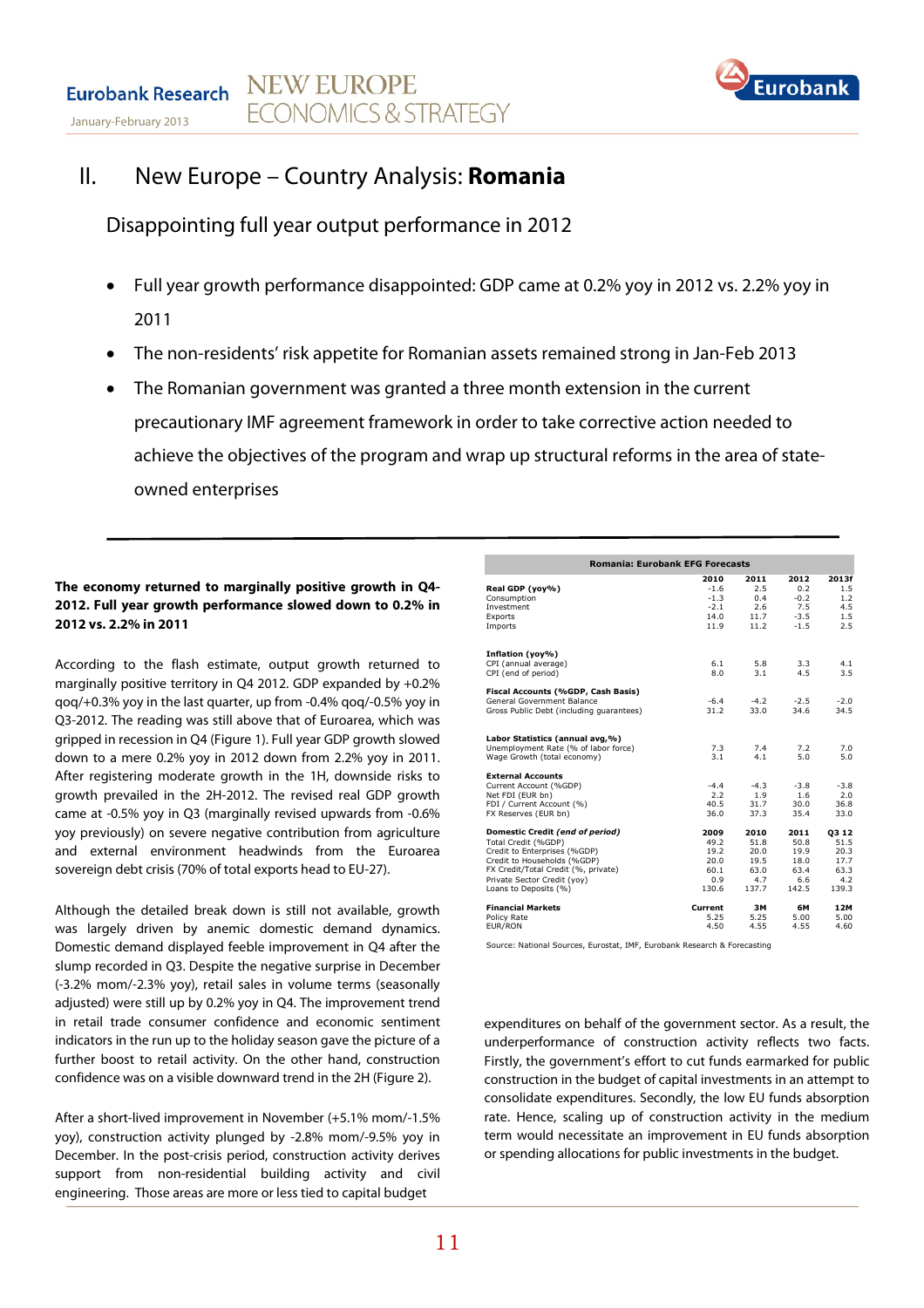

January-February 2013

To make things worse, the recession in the Euroarea impacts exports negatively. Exports have been performing poorly in 2H. The latter translates into a weakness in domestic industrial dynamics in Q4. Industrial production dynamics remained in negative territory for a fifth consecutive month in December. Industrial production-on a seasonal and working day adjusted basis- remained broadly stagnant +0.0% mom/-0.6% yoy in December on deteriorating mining sector performance vs. -0.9% qoq/-1.3% yoy in November. Similarly, manufacturing sector confidence headed south again in December (-4.1 in December vs. -3.5 in November), remaining visibly lower than in the 1H-2012





Source: National Statistics, Eurostat



Source: Eurostat, Eurobank Research

#### **Near term growth prospects remain weak on negative spillovers from Euroarea sovereign debt crisis. Medium term outlook depends on the implementation of structural reforms**

In any case, the latest macroeconomic data releases fail to impress and suggest that recovery is still fragile. Looking ahead, we anticipate growth prospects to improve moderately in 2013. Our current growth forecast stands at 1.2% in 2013, which is still very decent given that Euroarea will most probably be in recession for most of 2013. Our forecast stands below that of IMF (1.6% in the latest review) and European Commission (2.2% in the autumn forecasts). Risks are skewed to the downside. Short term growth prospects are clouded by the Euroarea sovereign debt crisis, which will continue to be a drag on net exports and capital inflows until at least 1H-2013. However, domestic demand will take the lead as the main growth driver in 2013. The contraction of private consumption in the post-Lehman period seems to have bottomed out. As an illustration, retail sales in volume terms posted the first- since 2008-annual positive reading in 2012 (+2.9% yoy). In addition, fiscal and monetary policies are expected to be more supportive of growth in 2013. The hike of public wages to the 2010 levels and the indexation of pensions are going to support household balance sheets this year.

In addition, economic activity will most probably receive a positive boost from agriculture in 2013. Provided that the negative performance of Q3-2012 will most likely not be repeated, we anticipate agriculture to be a positive contributor to growth in 2013.

In the medium-term, investments could take the lead as the primary engine of growth in Romania. The required elements are there: political stability after long time, an attractive large domestic market, a competitive -from a relative wages point of view- labor force etc. The implementation of structural reforms in the broad government sector could work as a catalyst for releasing the growth potential in the medium-term. There is room for significant improvement in two key areas: EU funds absorption (the lowest in EU-27) and public sector efficiency.

### **The Romanian government was granted a three month extension in the precautionary IMF agreement in order to take corrective action needed to achieve the objectives of the program**

The government was granted a three month extension on the precautionary IMF agreement. In principle, the two year existing precautionary agreement will expire in March. The Romanian government has already successfully completed six reviews in the existing framework. The final review  $(7<sup>th</sup>$  and  $8<sup>th</sup>$  combined) took place in January 15th-29th. According to the preliminary findings of the IMF and EU missions, the quantitative targets of general government cash deficit, public sector (both on the local government and state budget levels) arrears and the target for the Central Bank's net foreign assets were missed.

The general government cash deficit came at 2.5% of GDP in 2012, slightly above the revised target of 2.2% of GDP. However, the revised cash deficit target was missed, mainly due to suspensions of reimbursements for some EU-funded projects because of past irregularities discovered by the Romanian audit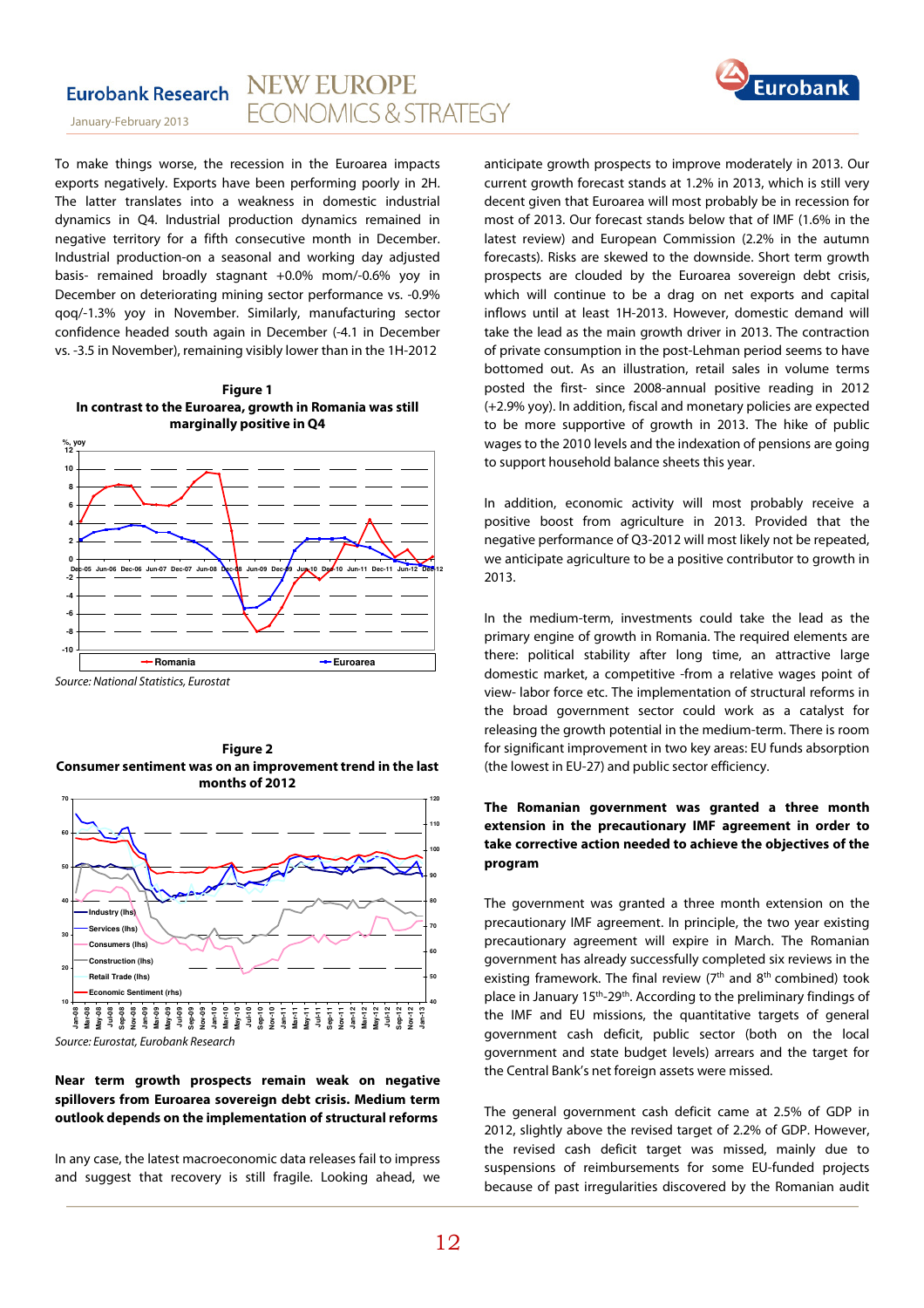

January-February 2013

authorities**.** In contrast, preliminary estimates suggest that the budget deficit in accrual terms was maintained below the 3% of GDP threshold in 2012. Provided that the final data in April confirm the original findings, Romania will no longer be subject to the Excessive Deficit Procedure, an important fact that will provide a positive signal to financial markets.

On the positive side, both the government and the authorities agreed upon the corrective action needed to achieve the objectives of the program. For that purpose, the government asked for an extension of the program for two more months in order to take both corrective action with respect to arrears and the budget implementation of 2013. At the same time, the government has reaffirmed its intention to push for structural reform in the area of state owned enterprises.

The structural reforms agenda has been lagging behind even before the parliamentary elections. The privatization of Oltchim (state owned chemical company), which together with the sale of a 15% stake in Transgaz was a prior action for the approval of the 6th review, turned out to be a highly political and controversial issue. In the next period, the government needs to wrap up the restructuring and privatization of three state-owned companies. The secondary public offering of 15 percent of Transgaz will be finalized in the coming months. In addition, a majority share in the state railway company CFR Marfa will be sold to a strategic investor. Oltchim will be put into insolvency. Finally, efforts to appoint professional boards and managers in public enterprises will have to step up.

#### **Appetite for Romanian assets remained strong in the first two months of 2013**

Risk appetite for Romanian assets has improved substantially since Q4-2012. Romanian assets have received a lot of market attention particularly after the election results in December. The strong election results for the ruling coalition, which gained constitutional majority, increased the prospects for political stability and expectations of accelerating structural reforms. In addition, the rhetoric of the new government on changing macropolicies in the context of the expiring precautionary IMF agreement softened. Therefore, the perceived risk premium declined, thereby making government bond yields more appealing.

In addition, the government bonds' inclusion in two major emerging market bond indices only propelled interest further. Barclays announced in last November that it would include local T-bonds, starting from April 2013, to its indices. JP Morgan announced in early January that local T-bonds were eligible to be included in the relevant popular index. However, the decision for the inclusion or otherwise will be taken in next spring (between March  $1^{st}$  and May  $1^{st}$ ). Both decisions are important because those indices serve as a benchmark for the asset class allocation choices of institutional investors. The re-allocation will put Romania on the radar of portfolio flows. This is particularly important given that non-residents had decreased their exposure in the local market because of the escalating political crisis in the past summer and the ongoing Euroarea periphery sovereign debt crisis.

On the other hand, the Ministry of Finance has landed a great success in tapping the local market. The successful issuances enabled the government to start covering the hefty financing needs of 2013 in the last months of 2012. The public financing requirement amounts to 13.6% of GDP in 2013, one of the largest in the region. In addition, the eligibility of longer-term maturities for inclusion in the bond indices provides an incentive for the Ministry of Finance to prefer issuing such local currency instruments. If successful, this will result in developing the primary bond market further and it will also improve the maturity profile of the domestic debt.

The renewed interest for long-term government securities on behalf of non-residents continued in the first two months of 2013. The Ministry of Finance raised 11.4bn in local currency denominated bonds in January, twice as much than the initial plan of 4.6bn. Although demand was less strong in February, the Ministry of Finance raised 4.0bn vs. a plan of 3.7bn. Strong demand in the auction of 10-year local currency bonds led to an oversubscription and subsequently lower yields. The average yield came at 5.71%, the lowest recorded since 2005 and much lower than 6.75% recorded in the relevant auction of March2012. In the first international auction of 2013, the Ministry of Finance raised USD 1.5bn from a 10Y-USD denominated bond. Total bids reached USD7bn (bid to cover ratio 4.6) an illustration of strong demand. Thus, yield came much lower at 4.5% vs. 6.9% in the spring of 2012.



Meanwhile, the NBR left the policy rate unchanged at 5.25% in January and February 2013. Instead, the Central Bank opted to utilize liquidity management operations in order to impact monetary conditions. After tighter liquidity conditions in late 2012, NBR opted for looser liquidity conditions in the first two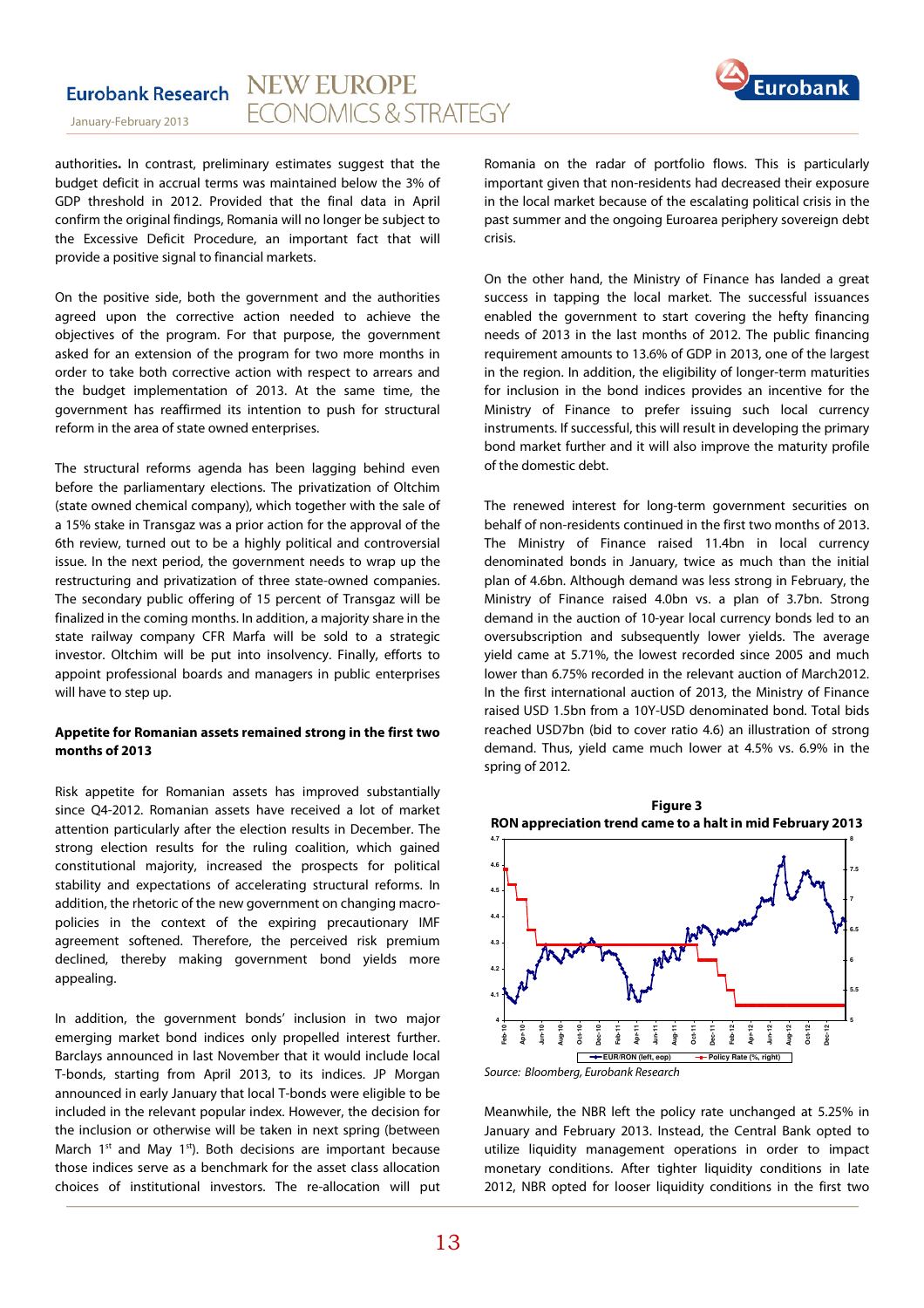



January-February 2013

months of 2013. The NBR gradually eased the imposed ceiling on the volume of the weekly 7-day repo operations. On the other hand, the leu appreciation trend which begun in last October came to a halt in mid-February 2013. Leu traded at 4.37/€ on February 20th vs. a year low at 4.32/€ on January 16th (Figure 3).

**Written by:** 

**Ioannis Gkionis Research Economist Coordinator of Macro Research**  igkionis@eurobank.gr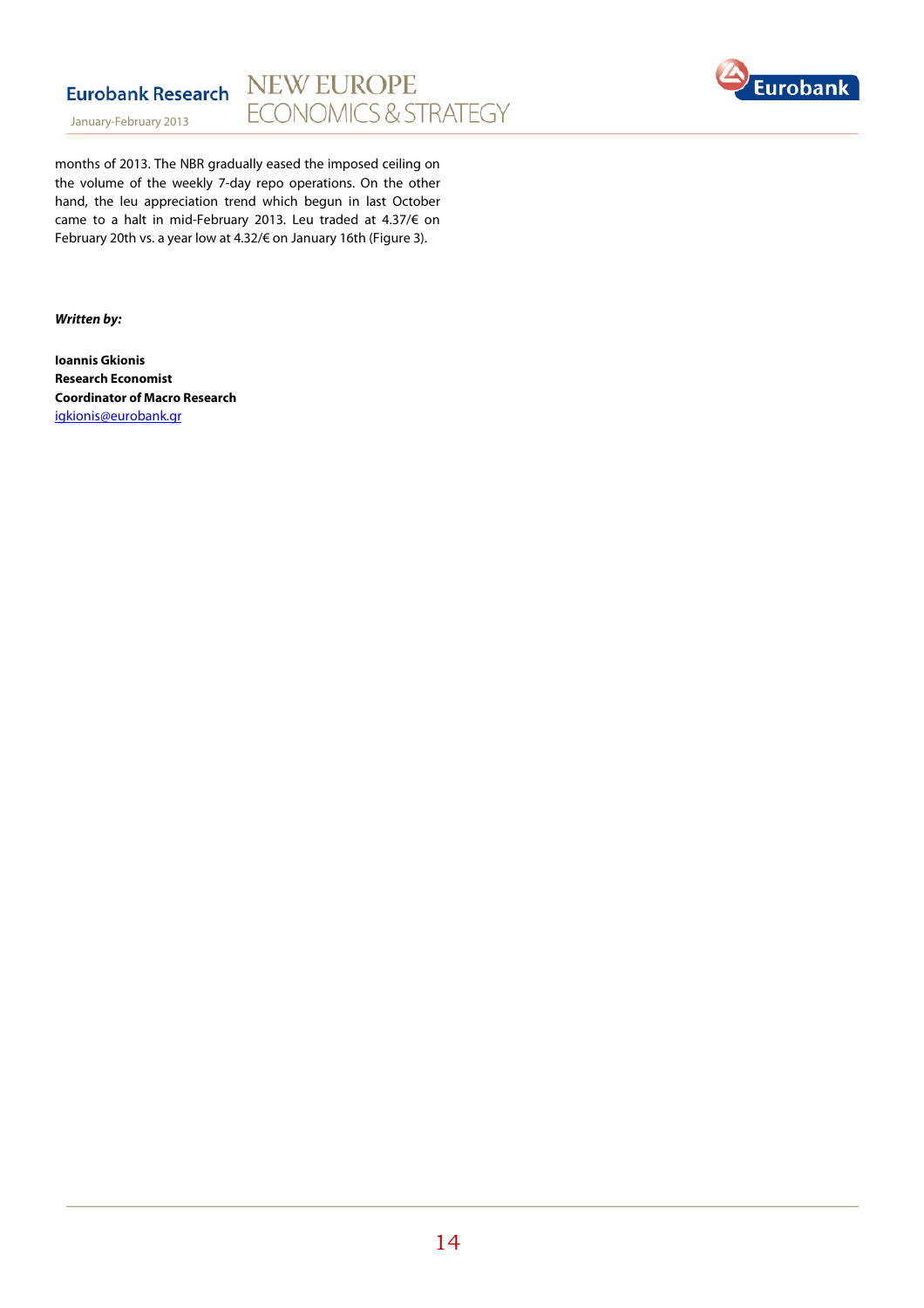**NEW EUROPE Eurobank Research FCONOMICS & STRATEGY** January-February 2013



# II. New Europe – Country Analysis: **Serbia**

Further fiscal consolidation is an urgent priority in 2013

- The consolidated general government deficit ended at 6.6% of projected GDP in 2012 vs. 5% of GDP in 2011
- The achievement of the fiscal target in 2013 will be a challenging task
- Inflation climbed to 12.2% yoy in December; average 2012 inflation at 7.3%, significantly above the NBS target range (4.5% +/-1.5%) in a very volatile year
- NBS hiked interest rates by 25bps to 11.75% bringing the cumulative hikes to 225bps since the beginning of the tightening cycle

### **Inflationary pressures still on the rise: Consumer prices climbed to 12.2% in Deember, significantly above the NBS target range.**

Inflation registered in December the highest yea-on-year reading in a year. Consumer prices climbed to -0.9% mom/+12.2% yoy in last December vs. +0% mom/+11.9% yoy in November against only +0.6% mom/+2.7% yoy in April 2012. The categories with the highest increase on a monthly basis were health (+1.3% mom) and household equipment (+1.1% mom). Food prices, the main driver behind inflation in the past months declined further by - 1.5% mom in December vs. -0.7% mom in November, the second consecutive negative reading after last July 2012.

2012 was a very volatile year as long as inflation is concerned. Average inflation declined to 7.3% in 2012 vs. 11.2% in 2011, only because inflation remained within the target band in 1H-2012. After bottoming out at 2.7% yoy in April 2012, inflation started accelerating in the 2H on a new supply side shock, related primarily to domestic unprocessed and processed food prices. The food prices shock was exacerbated by the high weight of food - 37.8%- in the consumption basket. As a result, food inflation recorded its highest yearly reading in October (+3.1% mom /+17% yoy), up from only +1.3% mom/-2.5% yoy in March2012, only to step down to -1.5% mom/+15.4% yoy in December. Food inflation accounted for 70% of the cumulative rise in inflation between April and December. The implementation of a VAT hike in October (from 18% to 20%) coupled with higher oil prices worldwide contributed as well. Inflation is seen as rising further on administered prices and peaking within 1H-2013. The hikes in administered prices, including the rise in electricity (by 12%) and natural gas prices (by 10%) will weigh negatively on the inflation outlook in the period ahead. In contrast, the impact from higher food prices will start to fade away as the new agricultural season

will kick in. All in, we continue to see inflation rising up to 13.5% in the 1H-2013 and then trend lower primarily on base effects and low aggregate demand pressures.

| <b>Serbia: Eurobank EFG Forecasts</b>    |         |        |         |        |  |  |  |  |
|------------------------------------------|---------|--------|---------|--------|--|--|--|--|
|                                          | 2010    | 2011   | 2012    | 2013   |  |  |  |  |
| Real GDP (yoy%)                          | 1.0     | 1.6    | $-2.0$  | 1.0    |  |  |  |  |
|                                          |         |        |         |        |  |  |  |  |
| Inflation (yoy%)<br>CPI (annual average) | 6.2     | 11.2   | 7.3     | 9.0    |  |  |  |  |
| CPI (end of period)                      | 10.3    | 7.0    | 12.2    | 7.5    |  |  |  |  |
|                                          |         |        |         |        |  |  |  |  |
| <b>Fiscal Accounts (%GDP)</b>            |         |        |         |        |  |  |  |  |
| General Government Balance               | $-4.7$  | $-5.0$ | $-6.6$  | $-4.0$ |  |  |  |  |
| <b>Gross Public Debt</b>                 | 44.5    | 48.7   | 61.5    | 62.0   |  |  |  |  |
| Labor Statistics (%)                     |         |        |         |        |  |  |  |  |
| Unemployment Rate (%of labor force, ILO) | 19.2    | 23.0   | 23.9    | 23.0   |  |  |  |  |
| Wage Growth (total economy)              | 7.5     | 11.1   | 11.0    | 5.5    |  |  |  |  |
| <b>External Accounts</b>                 |         |        |         |        |  |  |  |  |
| Current Account (% GDP)                  | $-7.4$  | $-9.5$ | $-10.5$ | $-8.0$ |  |  |  |  |
| Net FDI (EUR bn)                         | 0.9     | 1.8    | 0.3     | 1.0    |  |  |  |  |
| FDI / Current Account (%)                | 41.3    | 61.6   | 10.0    | 37.5   |  |  |  |  |
| FX Reserves (EUR bn)                     | 10.0    | 12.1   | 10.9    | 11.0   |  |  |  |  |
| <b>Domestic Credit</b>                   | 2009    | 2010   | 2011    | 03 12  |  |  |  |  |
| Total Credit (%GDP)                      | 51.7    | 63.9   | 62.2    | 69.6   |  |  |  |  |
| Credit to Enterprises (%GDP)             | 29.6    | 35.7   | 35.0    | 35.3   |  |  |  |  |
| Credit to Households (%GDP)              | 17.2    | 19.8   | 19.0    | 20.2   |  |  |  |  |
| Private Sector Credit (yoy)              | 14.3    | 26.2   | 5.9     | 16.1   |  |  |  |  |
| Loans to Deposits (%)                    | 126.9   | 144.3  | 141.9   | 149.8  |  |  |  |  |
| <b>Financial Markets</b>                 | Current | 3M     | 6M      | 12M    |  |  |  |  |
| Policy Rate                              | 11.75   | 11.25  | 10.50   | 9.75   |  |  |  |  |
| EUR/RSD                                  | 111.44  | 110.00 | 110.00  | 115.00 |  |  |  |  |

Source: National Sources, IMF, Eurobank Research & Forecasting

To address the rising inflation risks, NBS hiked interest rates by a cumulative of 225bps from 9.5% to 11.75% between June2012- February 2013. On February 5th, NBS hiked rates by 25bps to 11.75% despite the expectations of the majority of analysts. The Central Bank highlighted the inflationary impact of regulatory prices hikes and their potential spillover effects on inflation expectations as one of the main reasons behind the decision to hike. Looking ahead, the Central Bank has also brought up two more factors that may impact the future inflation outlook: the impact of the ongoing government's fiscal consolidation strategy and the relative stability of the domestic currency. From that point of view, it is important to note that visible fiscal consolidation is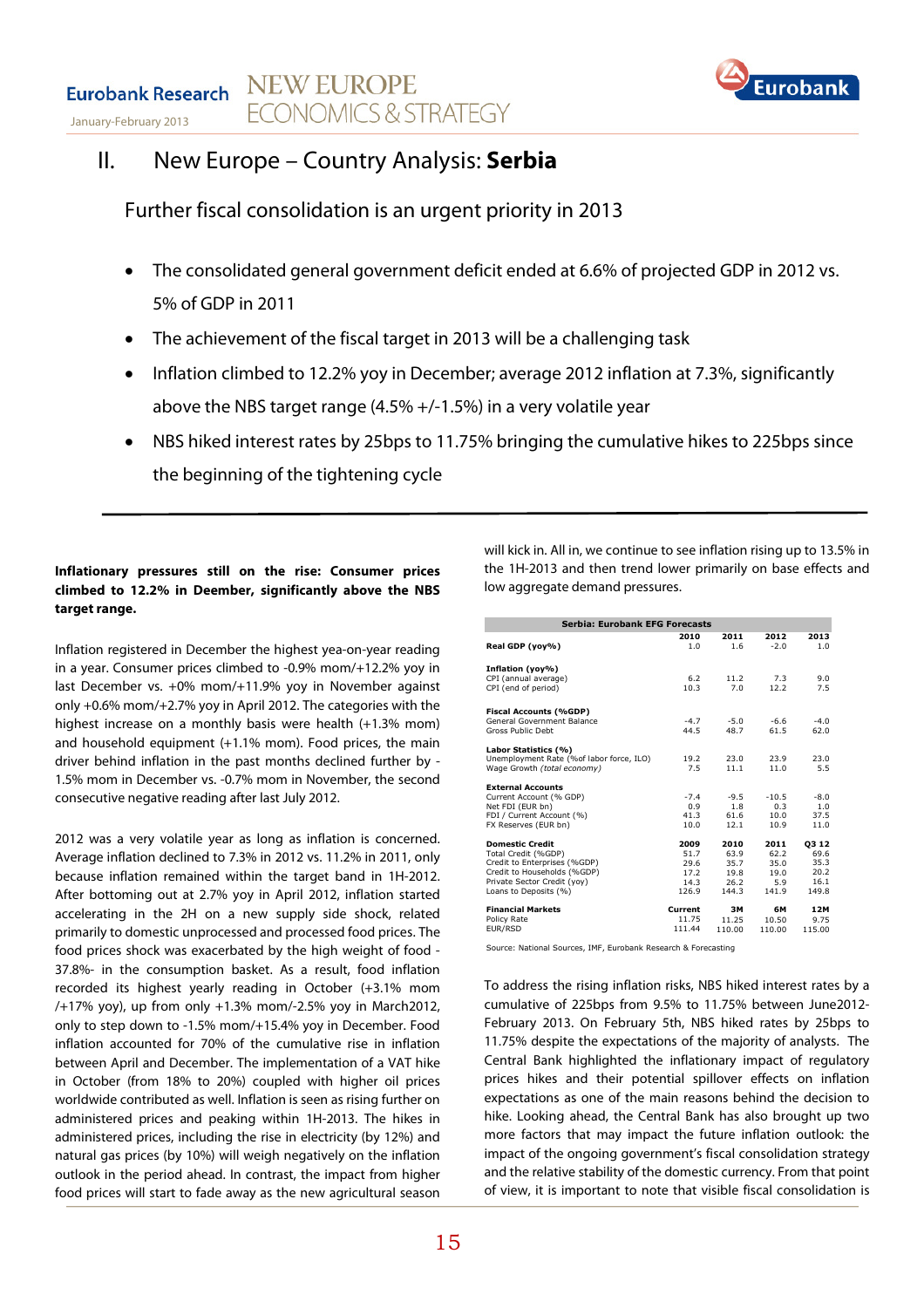

January-February 2013

expected to have an even more disinflationary effect on domestic demand throughout 2013. At the same time, the modest currency appreciation recorded in the last six months will have a disinflationary impact due to the high pass-through effect. Indeed, the domestic currency has recouped some of its earlier losses. Dinar traded at 111.16/€ on February 18th, against a an all time low at 119.3/€ on August 8th, 2012 (Figure 1).

**Figure 1 NBS has hiked interest rates by a cumulative 225bps since the beginning of the tightening cycle in June 2012** 



### **Surge in pre-election spending and inadequate fiscal consolidation measures resulted in visible deterioration in public finances in 2012**

The fiscal position of Serbia deteriorated visibly in 2012. Driven by high pre-election spending, the fiscal deficit soared to 7% of GDP in the 1H-2012. In order to address the mini fiscal crisis, the incoming government adopted in September 2012 a revised budget and introduced a new fiscal consolidation package. Those measures aimed in containing the full year budget deficit at RSD 203.6bn or 6.2% of projected GDP in 2012. Both the Fiscal Council and the IMF assessed that the measures identified would be insufficient to contain the deficit. Although the package provided for some immediate revenue raising measures, it provided for additional expenditures initiatives so that the overall result would be negative.

The government accomplished to finish the year with a slightly smaller budget deficit, outperforming the revised target 6.2% of GDP. The budget deficit came at RSD 191.8bn or 5.9% of projected GDP in 2012 vs. RSD 132.5bn or 4.2% of GDP in 2011, expanding by 42% yoy. The outcome is considerably higher than the original deficit target of RSD 140bn agreed within the framework of the precautionary agreement with IMF last year.

Both revenues and expenditures underperformed respective targets of the budget revision. Total revenues stood at 788.5bn, 5% below the planned level of RSD 829.6bn. The underperformance was largely driven by non-tax revenues. On

the positive side, VAT revenues expanded by 7.3% yoy driven by the VAT hike by 2pps (from 18 to 20%), performing relatively well in a recessionary environment. Total expenditures reached RSD 980.3bn, 5.2% below the planned level of RSD 1.033bn in the revised budget. The underperformance of expenditure was larger on a nominal basis (52bn vs. 41bn) and was explained by the underperformance of expenditure on wages and procurement and capital expenditures.

Overall, the full year budget performance sends an alarming message concerning the deterioration of the fiscal position of the country. The highly expansive policy followed from the previous cabinet led to an unsustainable widening of the fiscal deficit in 2008-2012. The consolidated government deficit widened from 2.6% of GDP in 2008 to 5% of GDP in 2011. Further on, the consolidated general government deficit ended at RSD 217.4bn in 2012 vs. RSD 158.4bn in 2011. As a percentage of projected GDP, the consolidated government deficit amounted to 6.6% of projected GDP in 2012. Accordingly, the public debt to GDP ratio reached 61.5% of GDP in 2012, significantly above the 45% threshold of the fiscal rule compared to 48.7% in 2011 and only 29.2% in 2008. Those metrics put Serbia among the most indebted countries in the region (Figure 2). For that reason, tangible fiscal consolidation and additional restraint, particularly on the expenditures side, is needed (total expenditures accounted for 49% of the projected GDP in 2012).



Source: National Statistics, IMF World Economic Outlook, Eurobank Research

### **The implementation of the 2013 budget started on a good foot. The achievement of the full year fiscal target will be a challenging task.**

Looking ahead, the government targets a significantly lower consolidated budget deficit at RSD132bn or 3.6% of GDP in 2013. The target for the central government (republican budget), which stands for the bulk of the consolidated government, is ambitiously set at 121.9bn or 3.3% of GDP in 2013.

The significant uncertainties and risks, both domestic and external, have rendered fiscal consolidation, not only imperative,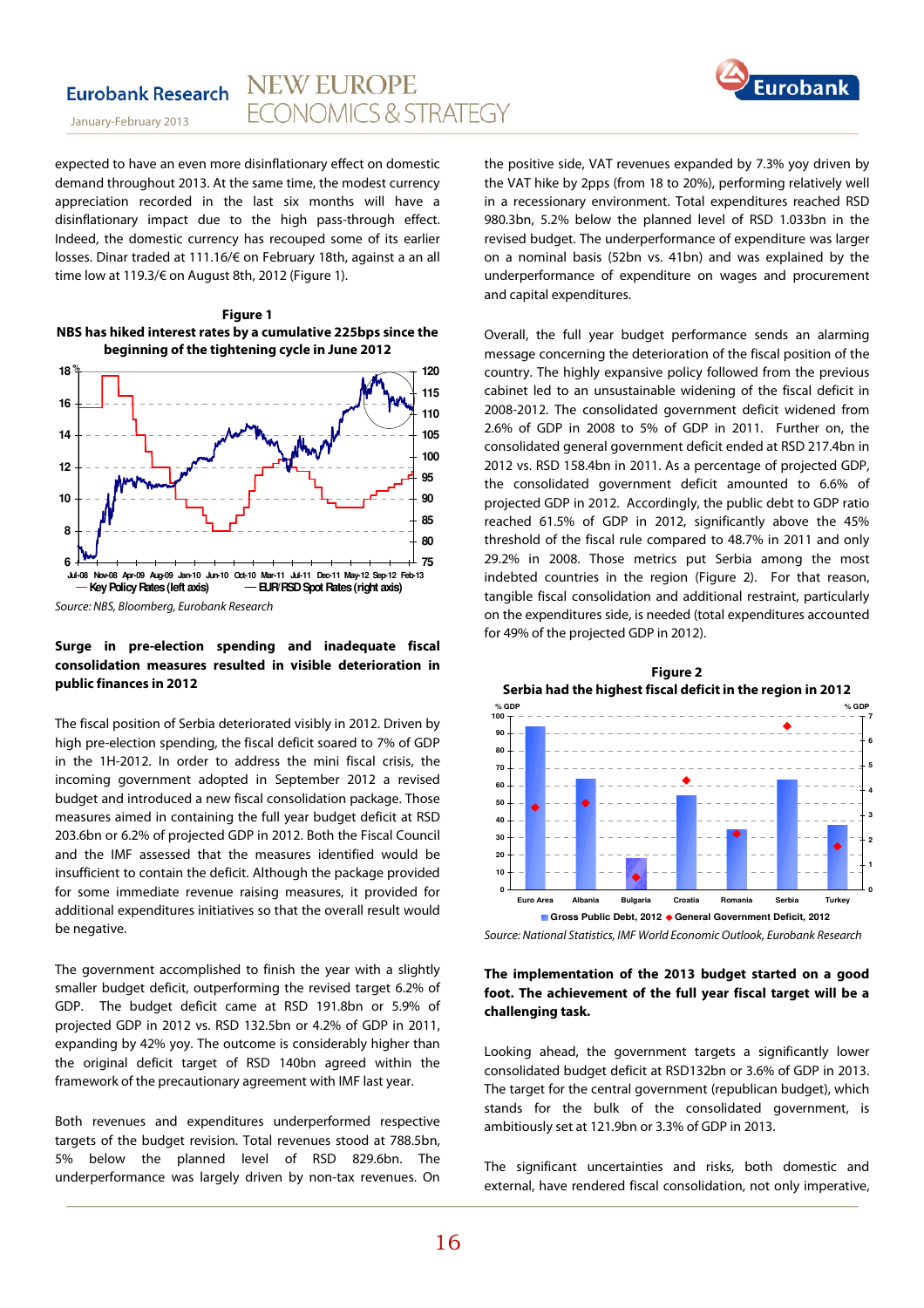



but also a challenging task. First of all, the budget is built upon the macro-assumption of GDP growth at 2% in 2013 (EFG forecast 1.5%). At the moment, Serbia is still gripped in recession. Output contraction slowed to -1.5% yoy in Q4-2012 vs. -2.5% yoy in Q3- 2012 according to the flash estimate so that the full year estimate now stands at -2% in 2012. Even if headline GDP numbers turn out to be in line with the budget forecast, growth will be to a large extent driven by net exports, while private and government consumption will have a negative contribution. Consequently the tax revenues content of growth may not live up to budget forecasts. In contrast, higher inflation is going to give a boost on tax revenues, thus helping in fiscal consolidation.

Another source of concern lies with the forecasts of individual items. The assessment report of the Fiscal Council identifies two areas of overruns. Firstly, the revenues from corporate income and non-tax revenues have been overestimated by respective forecasts. The targets for expenditures on procurement and subsidies will most likely be missed because of insufficient preparation. That said, the Fiscal Council sees consolidated government deficit overshooting at 4.3% of GDP in 2013 (assuming 1% GDP growth).

The reaction of the IMF mission which visited Belgrade in past November is also skeptical. IMF conclusions viewed the announced 2013 budget deficit target as overly ambitious and underlined that the identified measures may not translate into the full needed adjustment in 2013. The latter implies that the achievement of the fiscal target in 2013 may require additional measures. Effectively, the IMF has put the precautionary agreement on freeze since February 2012. At that time, IMF challenged the outgoing government commitments on the precautionary agreement framework. Given the expansionary nature of the revised budget, IMF has indirectly conditioned the approval of a new regular or precautionary agreement upon the fiscal consolidation success in 2013. As a result, negotiations with IMF on that issue will most probably resume some time in next spring, upon the review of the budget execution in the first months of 2013. For that reason, all eyes are turned to the budget execution. The implementation of the budget in 2013 started on a good foot. The non-consolidated government deficit came at RSD 7bn in January 2013, which is half than the one planned in the budget and 33% down from that recorded in January 2012.

#### **Written by**

**Ioannis Gkionis Research Economist Coordinator of Macro Research**  igkionis@eurobank.gr